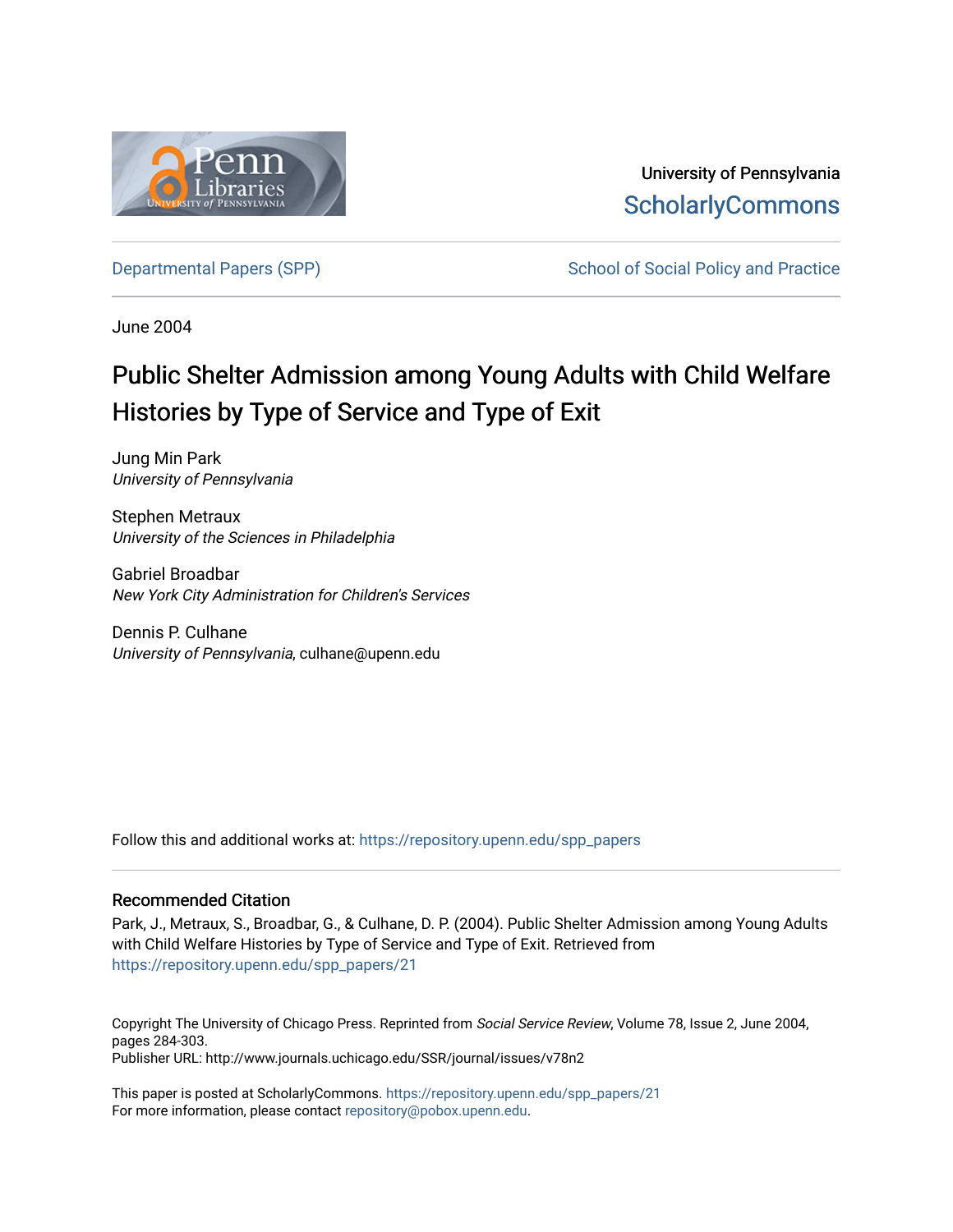## Public Shelter Admission among Young Adults with Child Welfare Histories by Type of Service and Type of Exit

## Abstract

This study examines the prevalence and associated factors of New York City public shelter use among young adults with histories of out-of-home care or nonplacement preventive services as teenagers. The study finds that 19 percent of former child welfare service users entered public shelters within 10 years of exit from child welfare. Persons with out-of home placement histories are twice as likely to enter public shelters (22 percent) as those who received nonplacement preventive services only (11 percent). Persons exiting child welfare through absconding from child welfare have the highest rate of shelter use, followed by those discharged to independent living.

## Keywords

public shelters, child welfare, preventive services

### **Comments**

Copyright The University of Chicago Press. Reprinted from Social Service Review, Volume 78, Issue 2, June 2004, pages 284-303.

Publisher URL: http://www.journals.uchicago.edu/SSR/journal/issues/v78n2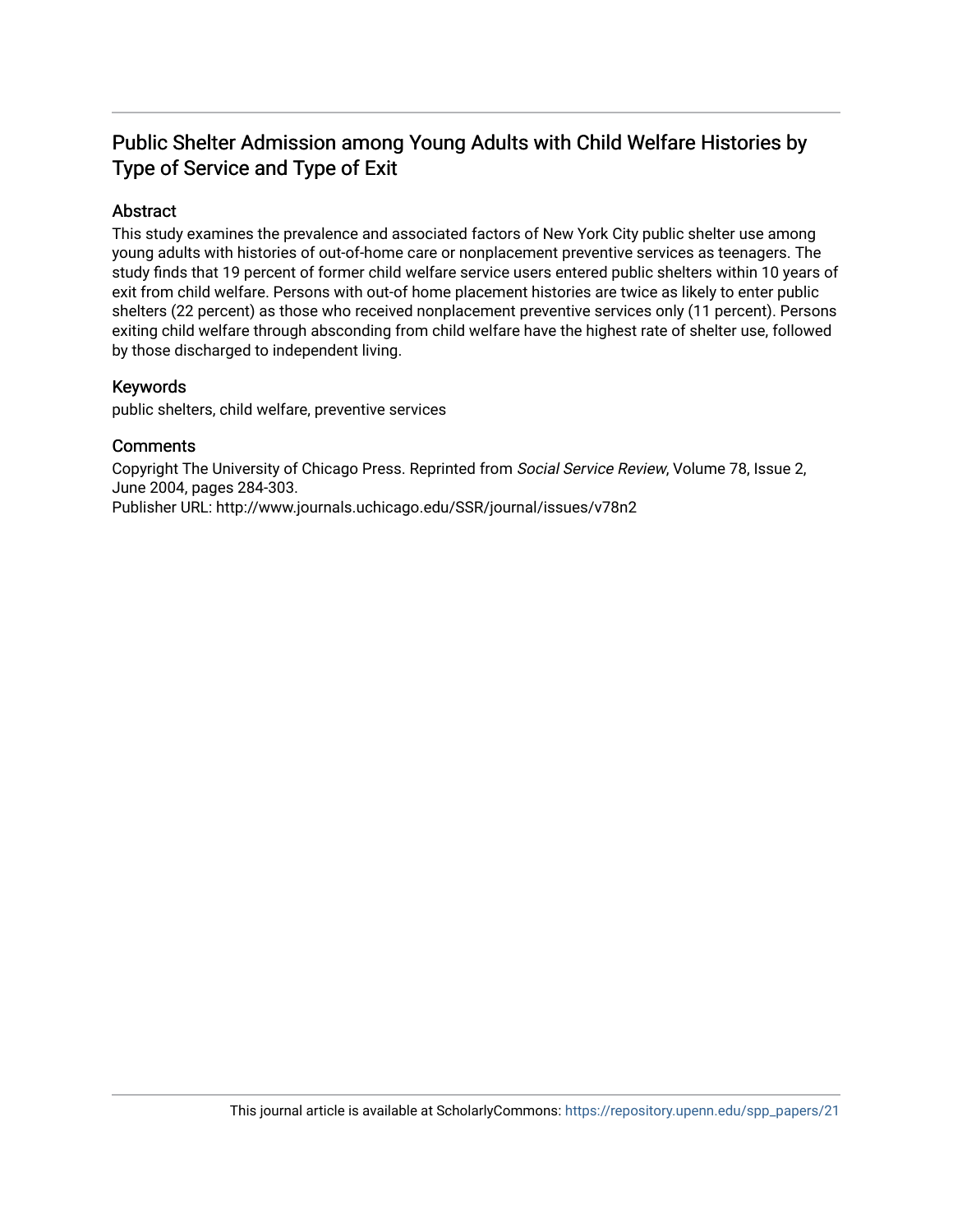# Public Shelter Admission among Young Adults with Child Welfare Histories by Type of Service and Type of Exit

Jung Min Park *University of Pennsylvania*

Stephen Metraux *University of the Sciences in Philadelphia*

Gabriel Brodbar *New York City Administration for Children's Services*

Dennis P. Culhane *University of Pennsylvania*

This study examines the prevalence and associated factors of New York City public shelter use among young adults with histories of out-of-home care or nonplacement preventive services as teenagers. The study finds that 19 percent of former child welfare service users entered public shelters within 10 years of exit from child welfare. Persons with out-ofhome placement histories are twice as likely to enter public shelters (22 percent) as those who received nonplacement preventive services only (11 percent). Persons exiting child welfare through absconding from child welfare have the highest rate of shelter use, followed by those discharged to independent living.

The status and well-being of children who leave the child welfare system

*Social Service Review* ( June 2004). 2004 by The University of Chicago. All rights reserved. 0037-7961/2004/7802-0005\$10.00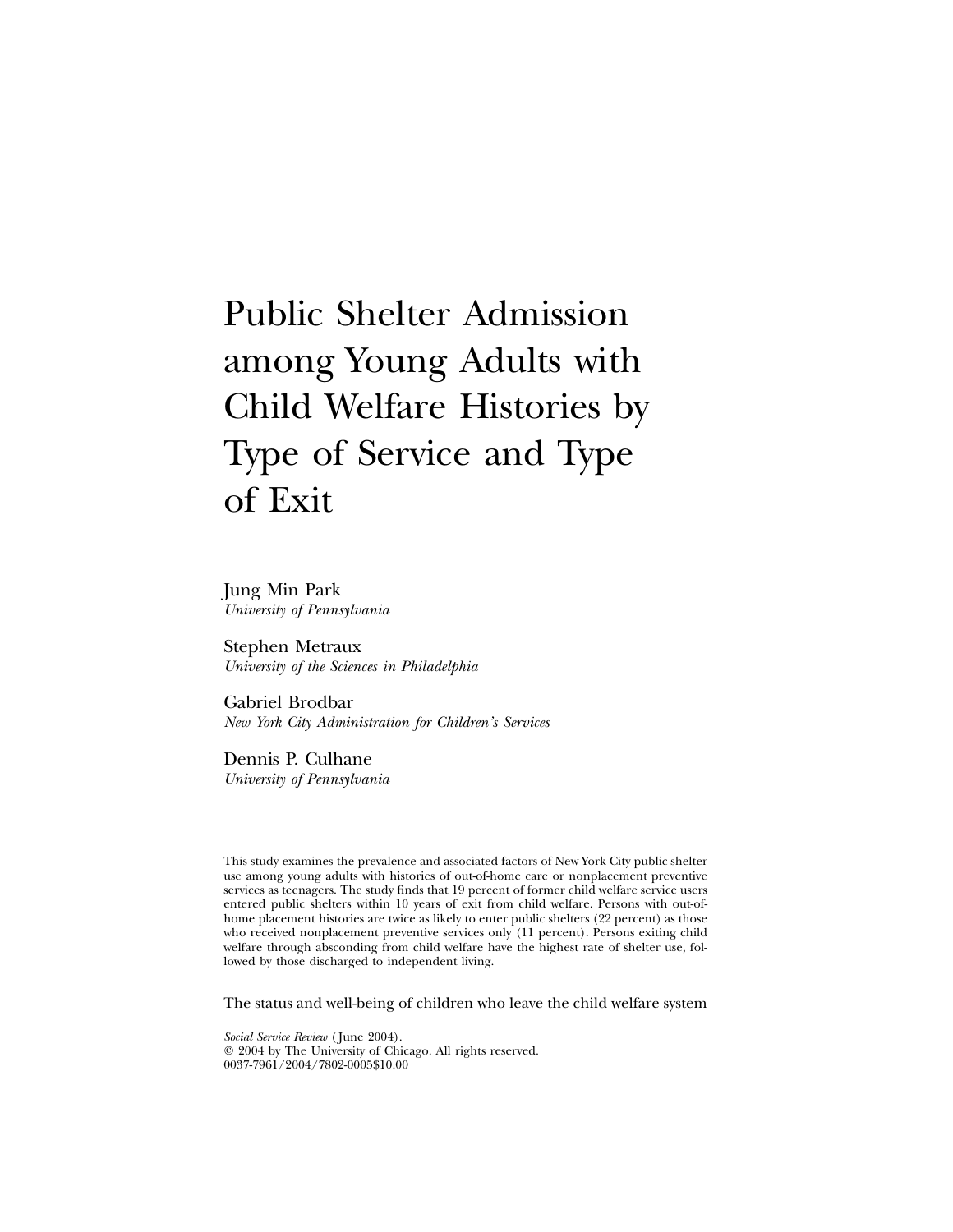are of increasing concern to researchers and policy makers (McDonald et al. 1996; Barth and Jonson-Reid 2000; Courtney 2000; Poertner, McDonald, and Murray 2000). Although a 2-decade-long series of federal legislation provides funding for programs that support children in their transition from foster care to self-sufficiency (Collins 2001), young people making this transition continue to have poor prospects for successful adult living (U.S. General Accounting Office 1999).

Research on the long-term outcomes of individuals who experienced child welfare services focuses primarily on educational attainment, employment status, public assistance receipt, substance use, criminal behaviors, and health (Buehler et al. 2000). Relatively few studies examine these individuals' adulthood experiences of homelessness. The existing studies of this phenomenon concentrate on individuals with a history of placement in out-of-home care, even though such children represent only 20–25 percent of all of those who receive child welfare services as a result of investigations of child abuse or neglect (Barth and Jonson-Reid 2000).

This study prospectively follows an extended cohort in New York City who, as older children, received child welfare services, and it examines the prevalence of their subsequent homeless shelter use. This study differentiates between children who were placed in out-of-home care and those who received preventive services without out-of-home placement. It further examines whether the risk of homeless shelter use varies by type of exit from the child welfare system.

#### Background

Table 1 summarizes prior research on intersections between histories of child welfare services and adult homelessness. Most previous studies examine the rates of prior out-of-home placement among people who were homeless at the time of study; far less research examines rates of homelessness among people with histories of child welfare involvement. The work by Irving Piliavin and colleagues (1993) draws attention to the high prevalence of childhood out-of-home placements among adult homeless populations, finding that 39 percent of homeless subjects reported a history of placement in out-of-home care. Several subsequent studies report consistent findings. The most comprehensive consistent results are reported by Martha Burt and associates (1999) in their national survey of the homeless population. In a study that utilizes nonhomeless comparison groups, Ellen Bassuk and associates (1997) find an elevated risk of family homelessness among mothers who experienced out-of-home placements as children.

Although adults who had out-of-home placements are widely considered to be at higher risk for subsequent homelessness (Stoner 1999; Barth and Jonson-Reid 2000; Collins 2001), far fewer studies examine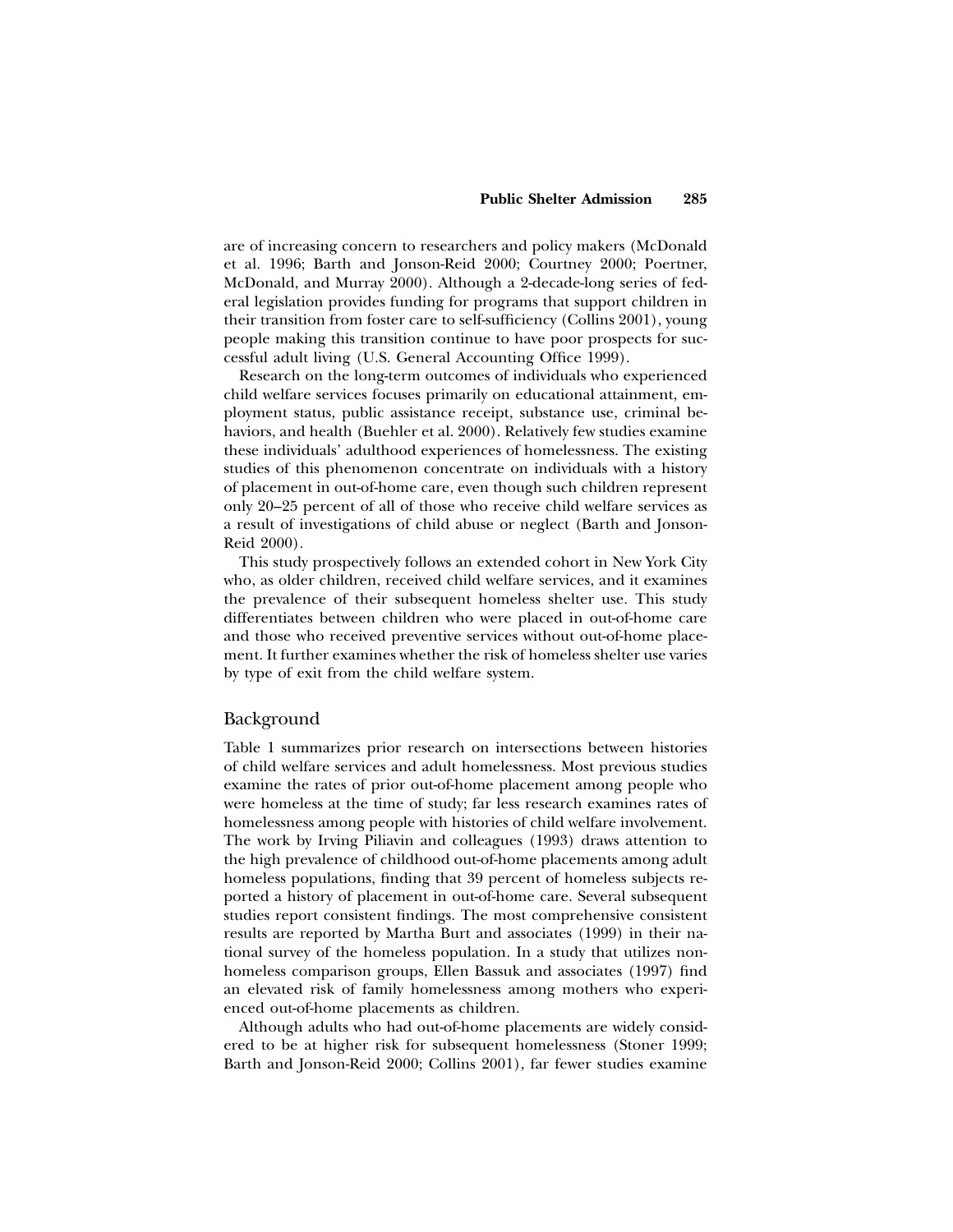| н<br>ш |  |
|--------|--|
|--------|--|

Selected Previous Studies of Homelessness and Childhood Out-of-Home Placement (Listed Chronologically by Date of Publication)

| Study                                                               | Type of<br>Study | Data Collec-<br>tion Date | Data Collection Method                                        | <b>Target Population</b>                             | Sample Size $(N)$ | <b>Key Findings</b>                                                                                                    |
|---------------------------------------------------------------------|------------------|---------------------------|---------------------------------------------------------------|------------------------------------------------------|-------------------|------------------------------------------------------------------------------------------------------------------------|
| Homelessness among peo-<br>ple with child welfare<br>histories:     |                  |                           |                                                               |                                                      |                   |                                                                                                                        |
| Courtney et al. (2001)                                              | L                | 1998                      | In-person interviews<br>mainly; Wisconsin                     | Youths who exited out-of-<br>home care               | 113               | 12% of youths exiting out-of-home<br>care experienced homelessness in<br>the first $12-18$ months following<br>exit    |
| Benedict, Zuravin, and<br>Stallings (1996)                          | L                | 1993–94                   | In-person interviews;<br>Baltimore                            | Adults who were in out-of-<br>home care as children  | 214               | 27% were ever homeless at some<br>time in the past                                                                     |
| Cook (1994)                                                         | C                | 1991                      | Telephone and in-person<br>interview; eight states            | Former foster youths                                 | 810               | 25% of the youths were homeless at<br>least one night over the 2.5-4<br>years following discharge from<br>foster care  |
| Barth (1990)                                                        | C                | 1988                      | In-person interview; San<br>Francisco Bay Area,<br>California | Former foster youths                                 | 55                | 35% had been homeless or experi-<br>enced very frequent living ar-<br>rangements change                                |
| Child welfare histories<br>among current home-<br>less individuals: |                  |                           |                                                               |                                                      |                   |                                                                                                                        |
| Burt et al. (1999)                                                  | C                | 1995–96                   | Telephone and mail sur-<br>vey; United States                 | Homeless assistance pro-<br>viders and service users | 4,207             | 27% of homeless clients lived in fos-<br>ter care, a group home, or other<br>institutional setting during<br>childhood |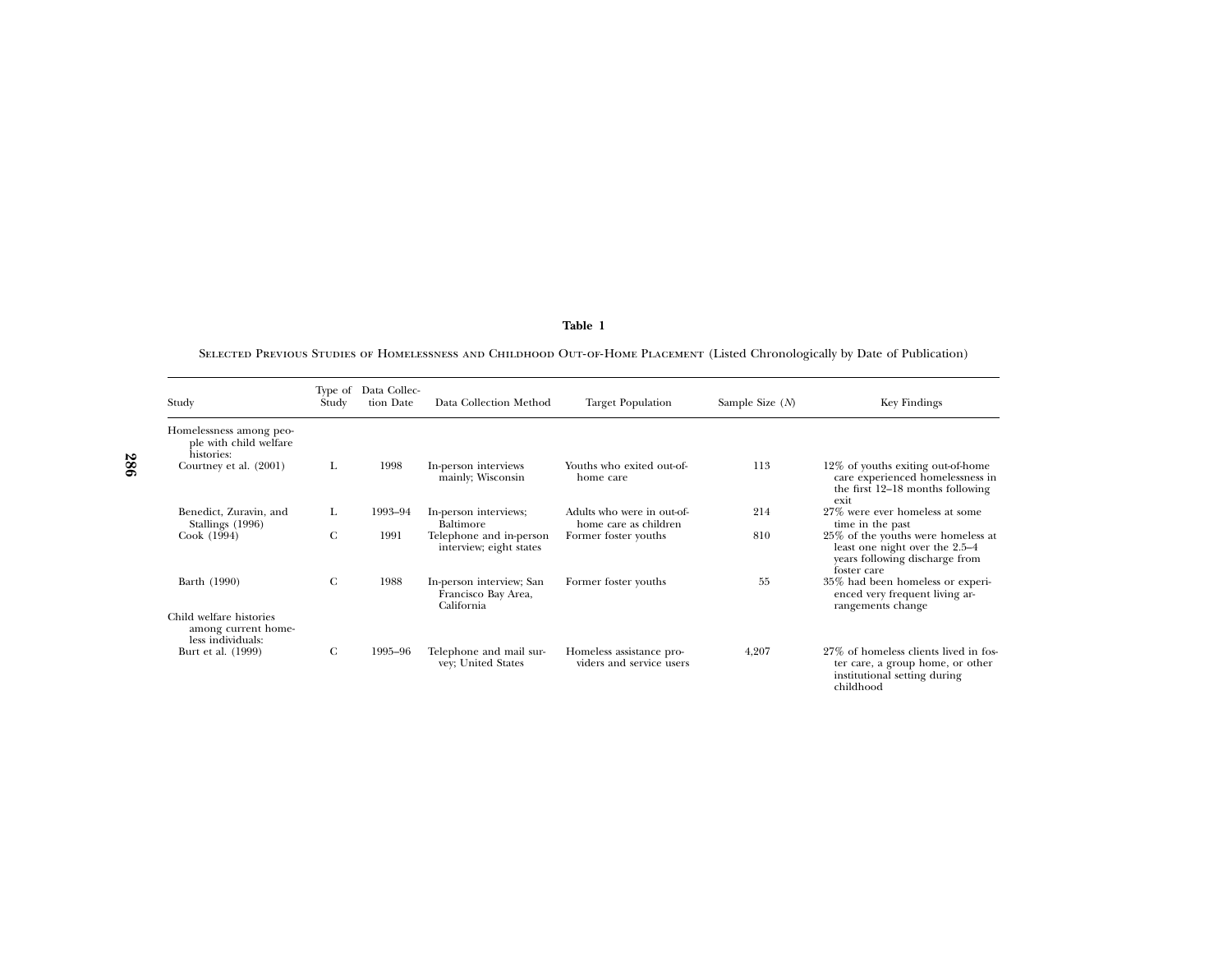| Zlotnick, Robertson, and<br>Wright (1999)  | C           | 1991       | Self-reported survey; Ala-<br>meda County, California                      | Homeless adult women<br>with and without<br>children                                  | 179                                                                                  | 25% reported childhood foster care;<br>33% reported being raised apart<br>from their parents                                                                                         |
|--------------------------------------------|-------------|------------|----------------------------------------------------------------------------|---------------------------------------------------------------------------------------|--------------------------------------------------------------------------------------|--------------------------------------------------------------------------------------------------------------------------------------------------------------------------------------|
| Bassuk et al. (1997)                       | $\mathbf C$ | 1992-95    | In-person interview;<br>Worcester, Massachusetts                           | Sheltered homeless moth- $N = 436$ ; homeless<br>ers and low-income<br>housed mothers | mothers $(N = 220)$<br>versus housed welfare<br>mothers $(N = 216)$                  | 19.6% of homeless mothers and $8.3\%$<br>of housed mothers were ever in<br>foster care; foster care during<br>childhood as a risk factor for fam-<br>ily homelessness ( $OR = 2.2$ ) |
| Roman and Wolfe (1997)                     | $\mathbf C$ | 1994       | Case files and self-reported Homeless individuals<br>survey; United States |                                                                                       | $N = 1,134$ from case<br>files; $N = 1,209$ from<br>individual surveys               | 36.2% had a foster care history (cli-<br>ent files); 9% had a foster care<br>history (surveys)                                                                                       |
| Koegel, Melamid, and<br>Burnam (1995)      | C           | 1990-91    | In-person interview; Los<br>Angeles                                        | Service-using homeless<br>adults                                                      | 1,563                                                                                | 25% experienced placement in fos-<br>ter care or institutions; 46% have<br>lived apart from their parents<br>during childhood                                                        |
| Herman, Susser, and<br>Struening (1994)    | C           | 1985, 1987 | In-person survey; New<br>York City                                         | Sheltered homeless single<br>adults                                                   | 1,849                                                                                | 15.3% reported out-of-home care<br>placement during childhood                                                                                                                        |
| Piliavin et al. (1993)                     | L           | 1985–86    | In-person interview;<br>Minneapolis                                        | Service-using homeless<br>adults                                                      | 331 (first wave)                                                                     | 39% experienced placement in fos-<br>ter care (cross-section)                                                                                                                        |
| Winkleby et al. (1992)                     | C           | 1989-90    | In-person interview; Santa<br>Clara County, California                     | Sheltered homeless single<br>adults                                                   | 1,437                                                                                | $10\%$ of the men and $17\%$ of the<br>women had been placed in foster<br>care                                                                                                       |
| Mangine et al. (1990)                      | C           | 1988       | In-person interview; Lex-<br>ington, Kentucky                              | Service-using homeless<br>adults                                                      | 74                                                                                   | 16% experienced placement in fos-<br>ter care                                                                                                                                        |
| Susser, Struening, and<br>Conover $(1987)$ | C           | 1985       | In-person survey; New<br>York City                                         | Homeless men in shelters $N = 223$ (entered the<br>for single adults                  | shelter system for the<br>first time) $N = 695$<br>(already residing in<br>shelters) | 23% of the first-timers and 17% of<br>those already residing in shelters<br>reported foster care, group homes,<br>or other special residences                                        |

Note.—L = longitudinal interviews; C = cross-sectional interviews; OR = odds ratio.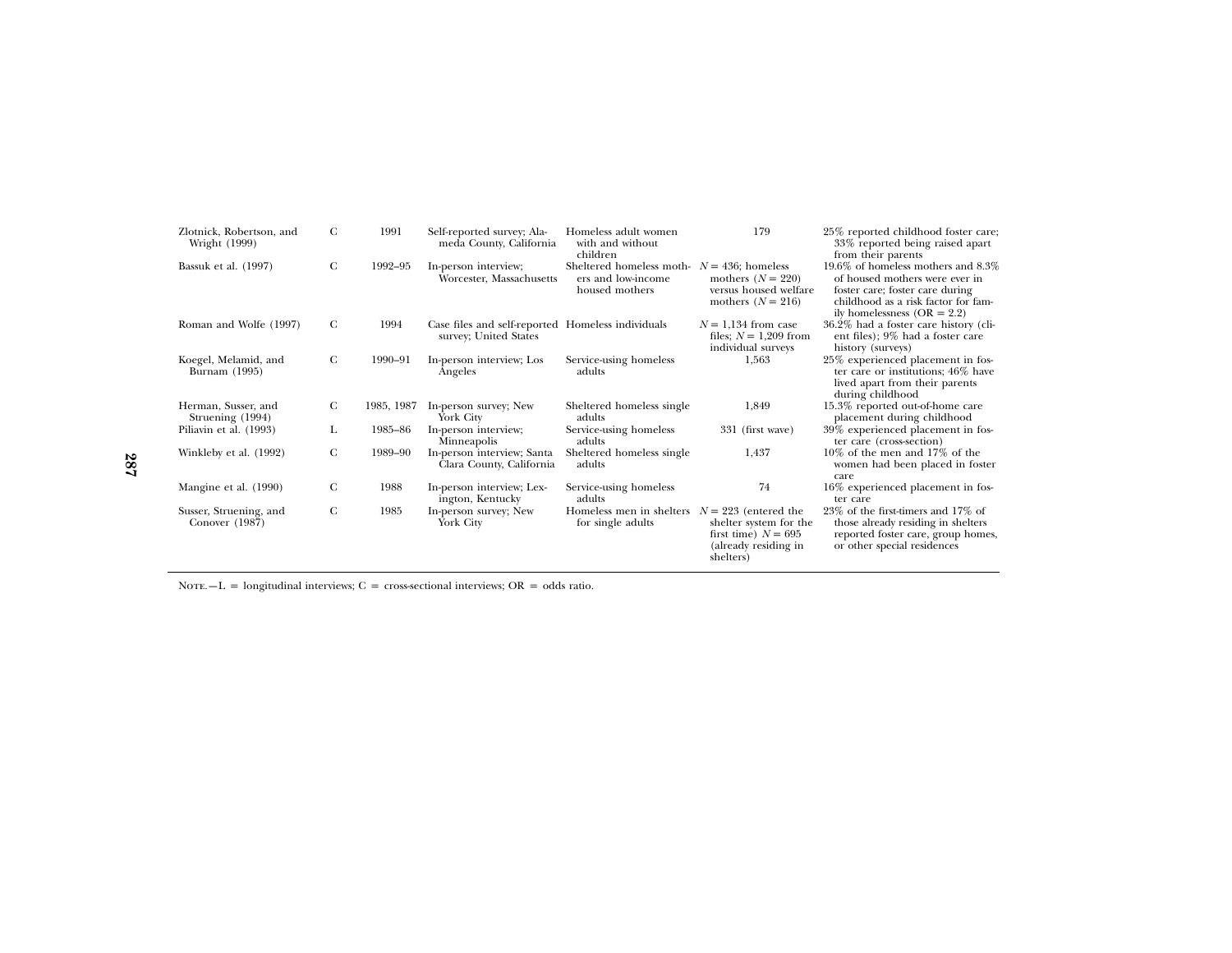rates of homelessness among people with childhood histories of involvement with child welfare services. A small number of studies indicate rates of homelessness in the range of 12–35 percent among this group (Barth 1990; Cook 1994; Benedict et al. 1996; Courtney et al. 2001).

There are two primary explanations for why children in out-of-home care are vulnerable to homelessness. Both of these may be particularly important for young adults who exit care. First, young adults who exit out-of-home placements are poorly prepared for independent living (Mallon 1998). Majorities of them leave their placements without a job or high school diploma and make living arrangements with relatives after leaving their placements (Cook 1994; Mech 1994; Lindsey and Ahmed 1999; McMillen and Tucker 1999). Educational and economic disadvantages continue after exit from out-of-home care and into adulthood (Buehler et al. 2000). So, too, the living arrangements made on leaving out-of-home care are typically unplanned and, if the subject is living with family, are likely to be unstable because many of these youths were removed from these homes only a few years earlier (McMillen and Tucker 1999).

Second, the experiences borne by this group, both in their families of origin and while in the child welfare system, may leave them more prone to psychosocial problems that impede their ability to secure and maintain stable housing. In adult life, compared with the more general population, individuals who left out-of-home care are more prone to difficulties in marriage and family life, substance abuse, and mental health problems (Buehler et al. 2000). While the vast majority of children receiving out-of-home placements exit them before age 17 (Courtney and Barth 1996; McMillen and Tucker 1999), most of those who exit care in their late teens and beyond enter out-of-home care as teenagers and comprise "the most troubled of all children in out-of-home care" (McMillen and Tucker 1999, p. 341).

Although there is widespread agreement that childhood out-of-home care is associated with a subsequent vulnerability to homelessness, the paucity of empirical findings on this topic is part of a more general dearth of research on adult outcomes of children after out-of-home care (Mech 1994; McDonald et al. 1996; McMillen and Tucker 1999; Courtney et al. 2001). Samples of people with prior child welfare involvement are inherently difficult to recruit. Furthermore, the extant studies with findings on childhood out-of-home placement and homelessness contain such methodological weaknesses as small numbers of subjects and reliance on retrospective self-reports, which can be faulty when recalled events occurred over a long period of time. The findings on homelessness are limited to reports of prevalence of homelessness over a particular time period. This provides parameters for the extent of the association but fails to provide more in-depth analyses that yield insights on the nature of this association. The studies do not specifically focus on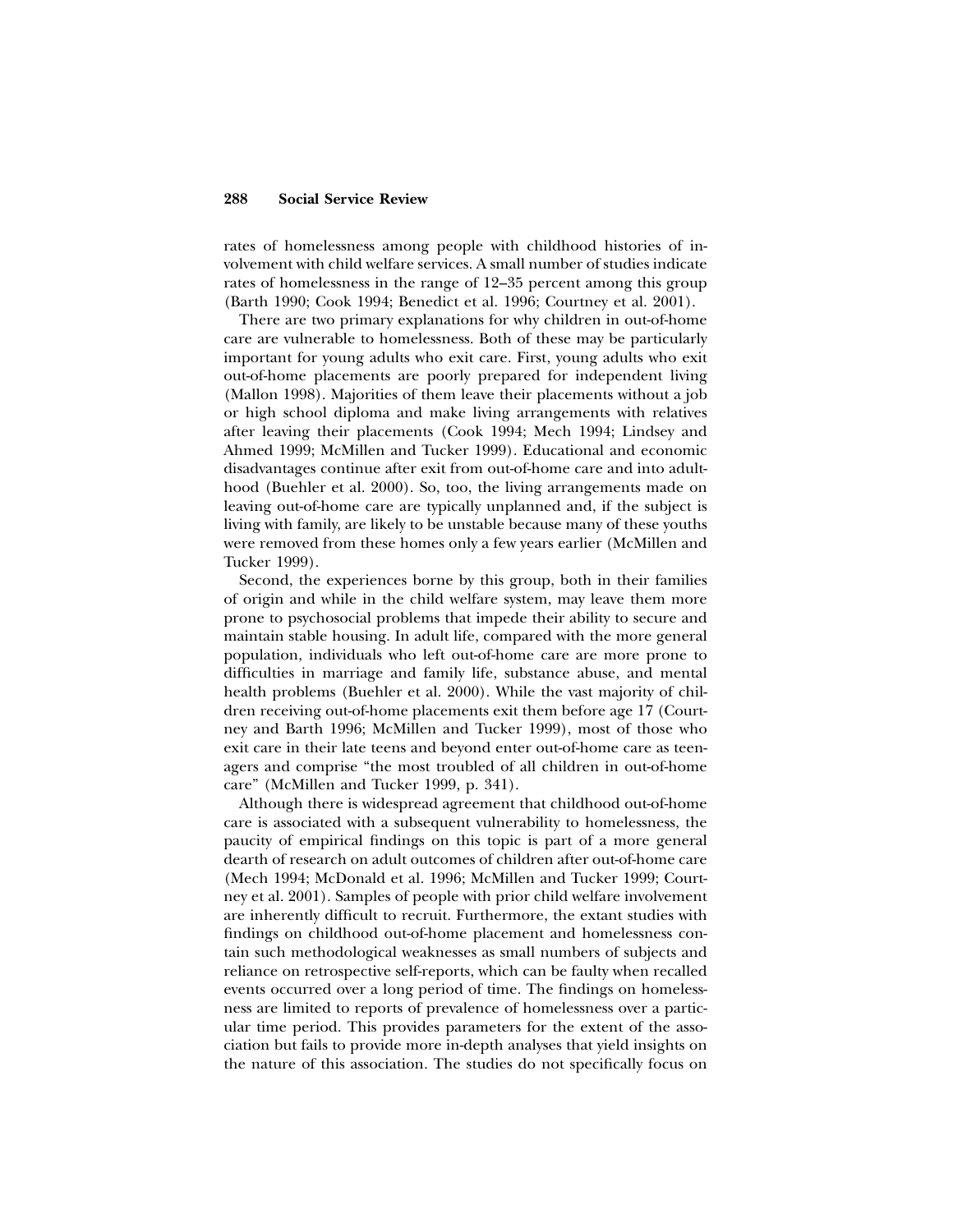those who were in the child welfare system as they approached adulthood. Finally, most of the existing studies on the relationship between child welfare histories and homelessness focus exclusively on individuals with childhood experience in out-of-home care and do not include comparison groups in their analyses.

Our study adds to the literature by focusing on rates of adult homelessness among persons leaving out-of-home care. It provides a relevant point of comparison by looking at the same outcomes for persons who exited the child welfare system but were not in out-of-home placement. To do so, the study matches two large administrative data sets from New York City, one containing child welfare records and the other containing records of homeless shelter use. It is thus possible to follow a cohort of children into adulthood and to ascertain adult shelter use among this group. The use of multivariate regression also allows assessment of the comparative risks for incurring shelter stays associated with the different child welfare services: nonplacement preventive services versus out-ofhome placement situations. It is also possible to assess variations by types of exit, including exits from nonplacement preventive services, exits from out-of-home care to family reunification, exits to independent living, and exits by absconding (i.e., running away).

#### Method

#### *Data and Sample*

The data for the present study are drawn from the Child Care Review Service maintained by the New York City Administration for Children's Services (ACS), and from administrative data of the New York City Department of Homeless Services (DHS). The Child Care Review Service is a computer database that contains information about children receiving ACS services. It includes such details as service and discharge dates, movements in foster care, the reason for discharge, permanency planning goals, and demographic characteristics, as well as identifiers such as name, date of birth, and Social Security number. Data are available from 1981 to 2001. Since 1986, DHS has tracked public shelter use through the databases covering its family shelter system and its single adult shelter system; DHS data are available through 2001. Both DHS databases include information on identifiers, basic demographic characteristics, entries, exits, and subsequent readmission. Observations across the ACS and DHS data sets are considered to match if one of two criteria were met. Both observations must have a matching Social Security number and matching first name, last name, or date of birth. In the absence of matching Social Security numbers, the sex, date of birth, and first and last names must all match.

This study follows individuals who were involved with ACS as children.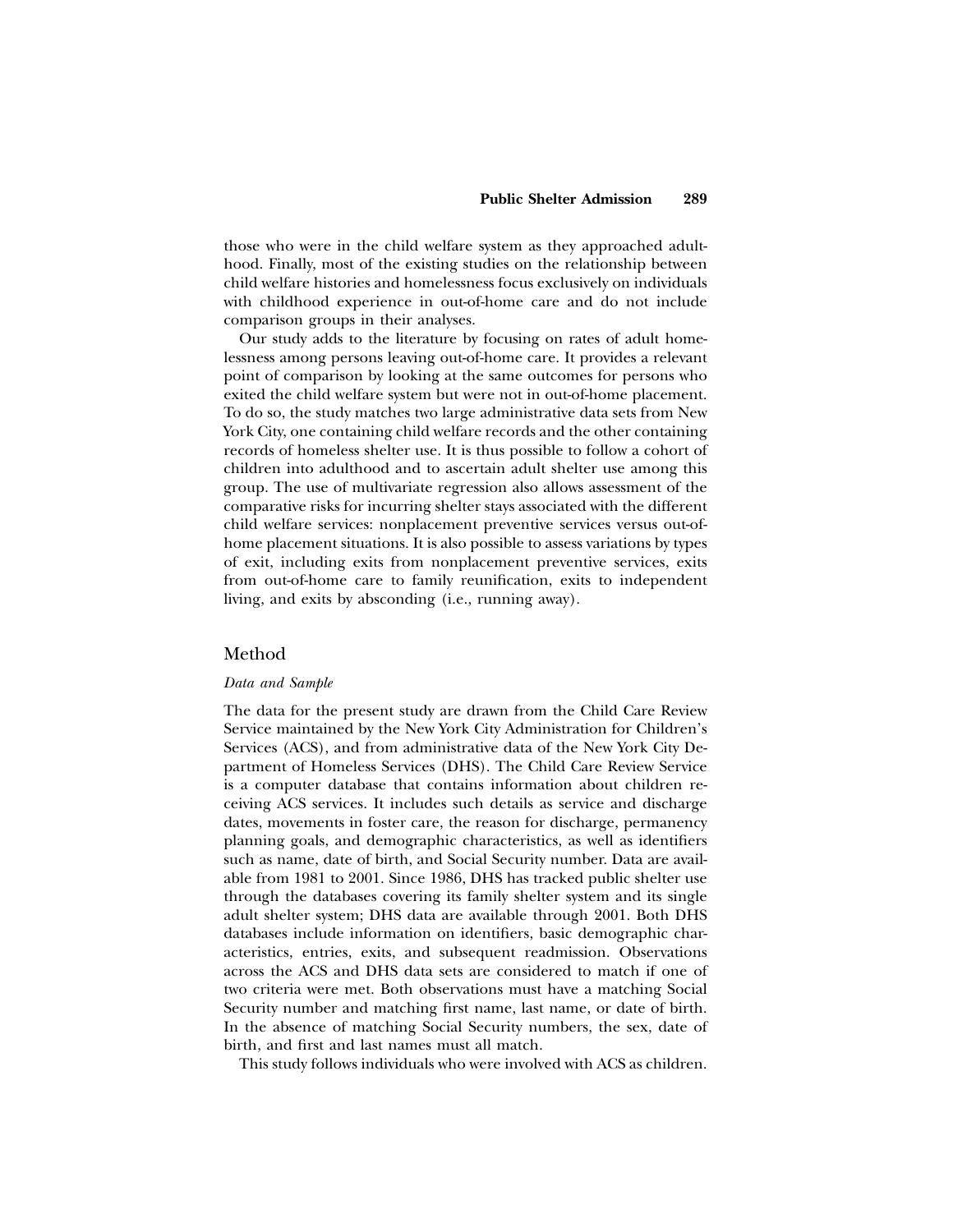Three criteria determine inclusion into the study group. First, to be eligible, an individual must have a record of out-of-home placement in the ACS system or nonplacement preventive services administered by ACS. Second, the individual's final discharge or case closure from the ACS system must have been recorded sometime between 1988 and 1992. These inclusion dates ensure continuity between DHS and ACS systems. They also permit the tracking of each individual in the DHS system for a period of at least 9 and up to 10 years. Third, persons selected for the study group must have been at least age 16 at the time of discharge or case closure. This permits us to follow them as they enter into adulthood, although not all of them were eligible to stay in DHS shelters immediately on their entry into this risk set. New York City Department of Homeless Services family shelters provide shelter to females age 16 and over who enter with children. Although it is lower than the minimum age, DHS single adult shelters admit some persons under the age of 21. Finally, records of included individuals must list one of the following reasons for exit from the ACS system: a return to a natural parent, a release to a relative or primary resource person, a release to their own responsibility, adulthood attained, absconding, or preventive services not needed.

This list of exit types excludes those because of death, moving out of district, case incorrect, military enlistment, mental institutionalization, correctional institutionalization, adoption, and administrative action. The above exit categories are excluded because of their small proportions, subjects' ineligibility for the public shelter system in New York City, and a lack of clarity regarding subjects' destinations on exit. Of 16,835 children who met other inclusion criteria, 4,877 (29 percent) are classified into the above categories and thus excluded from the study, yielding a study group of 11,958 persons. Since the current study concerns those exiting the child welfare system as teenagers only, the study group may not be comparable with previous studies of homelessness.

#### *Variables*

The dependent variable for this study is first-time admission to a DHS shelter. These shelters fall into one of two systems: the first is for unaccompanied adults; the second is for adults accompanied by children and women who are pregnant. Using the DHS data, table 2 shows that the demographic characteristics of adults in the two systems are very different, reflecting differences between homeless males and females in their relationships to family. Those in the family system were almost three-fourths female and had a median age of 29, while those in the single adult system were over three-fourths male and had a median age of 39. These demographic differences suggest that there are differences in the dynamics that lead to stays in each of these two shelter systems.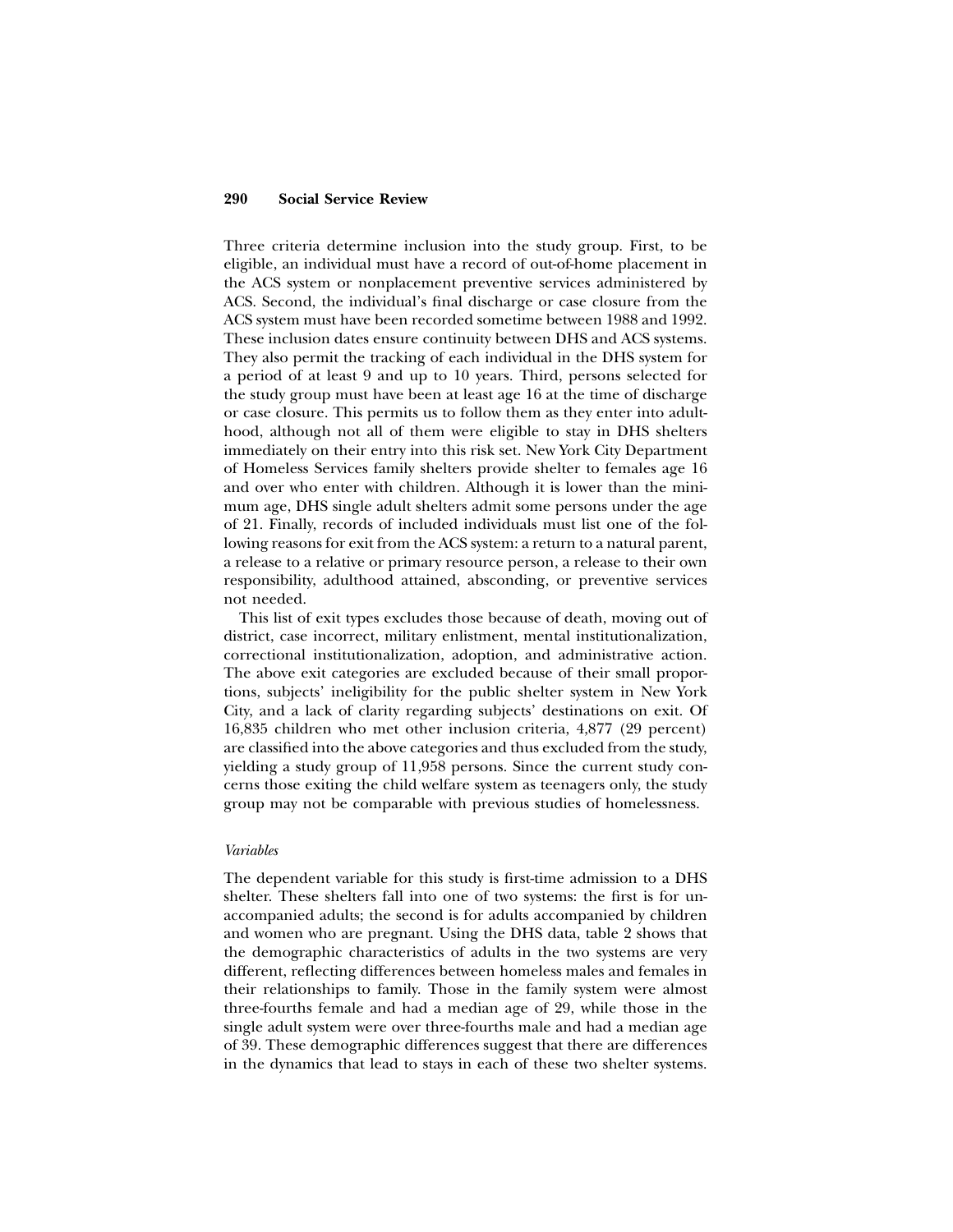| יומו |  |
|------|--|
|------|--|

Adults Who Stayed in New York City Department of Homeless Services SHELTERS IN 1998

| System                 | Male                         | Female                       | Median Age   |
|------------------------|------------------------------|------------------------------|--------------|
| Single adult<br>Family | 18,901 (79.9)<br>4,863(26.5) | 4,769(21.1)<br>13,486 (73.5) | 39.4<br>28.8 |
| Total                  | 23,764 (56.6)                | 18,255 (43.4)                | 35.2         |

Note.—Results were calculated by the authors using data from the New York City Department of Homeless Services. Numbers in parentheses are percentages.

In order to consider the nature of these differences, the overall risk for a DHS shelter stay is also parsed into competing risks of family shelter stay and single adult shelter stay.

The independent variables include demographic and child welfarerelated variables. The demographic variables include indicators of race or ethnicity, gender, and age. Race or ethnicity are classified as Non-Hispanic African American, Hispanic, Non-Hispanic Caucasian and other, or unknown. The child welfare-related variables include the length of stay in the child welfare system, age at final exit from child welfare, an indicator for a history of out-of-home placement, year of ACS case closure, and the type of final exit from child welfare. Type of final exit is classified into four categories: children exiting ACS out-ofhome care to independent living on attaining adulthood; children exiting ACS out-of-home care to a reunification with parents, other relatives, or primary resource persons; children absconding from ACS out-of-home care; and children exiting the ACS system while receiving nonplacement preventive services. The first three categories involve an experience of out-of-home placement. The final category may follow a period of out-of-home placement, but it usually does not. One other variable is an indicator of whether the individuals in the study group were in DHS family shelters as children. Table 3 shows means and percentages for these variables.

#### *Data Analysis*

Descriptive analyses are conducted to produce the information on the study group's background characteristics and the extent of public shelter use. Hazard functions for shelter admission are also estimated by experience of out-of-home placement and by the type of exit. The hazard function quantifies the instantaneous risk that an event will occur during a specific interval, given that the event has not already occurred (Allison 1995).

Cox regression analysis, a proportional hazards model that uses partial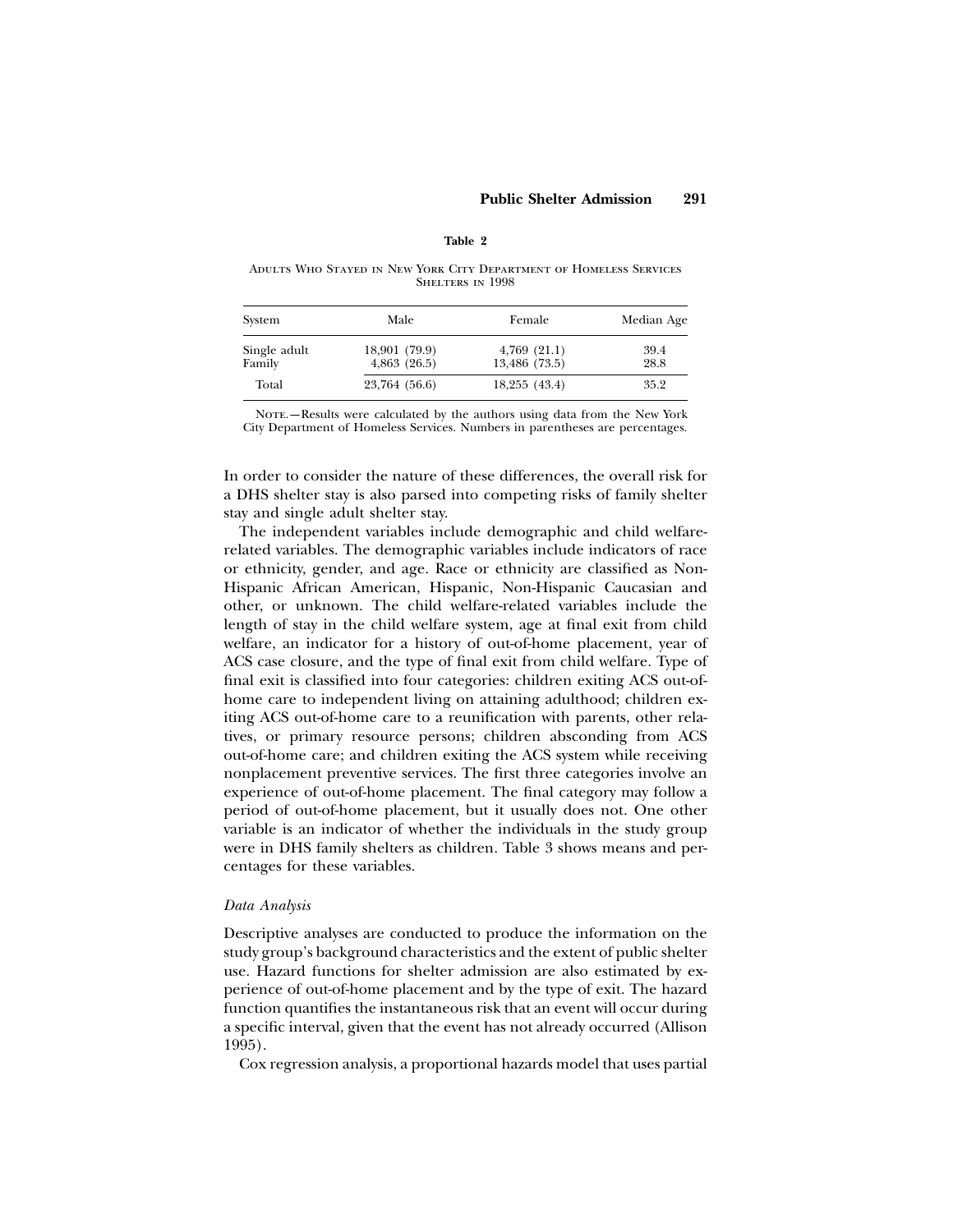#### **Table 3**

Description of the Study Group

| Measure                                                 | %      |
|---------------------------------------------------------|--------|
| Race and ethnicity:                                     |        |
| African American (non-Hispanic)                         | 45.2   |
| Hispanic                                                | 24.8   |
| Caucasian and other (non-Hispanic)                      | 12.2   |
| Unknown                                                 | 17.8   |
| Gender:                                                 |        |
| Female                                                  | 53.9   |
| Male                                                    | 46.1   |
| Year of final exit from child welfare:                  |        |
| 1988                                                    | 15.2   |
| 1989                                                    | 17.0   |
| 1990                                                    | 19.5   |
| 1991                                                    | 23.5   |
| 1992                                                    | 24.9   |
| Age in 2001 (mean)                                      | 29.1   |
| Age at final exit from child welfare (mean)             | 17.8   |
| Time from first placement to final exit in years (mean) | 1.8    |
| Ever out-of-home placement                              | 67.9   |
| Type of final exit from child welfare:                  |        |
| Exit from out-of-home care to reunification             | 31.5   |
| Exit from out-of-home care to independent living        | 25.0   |
| Absconding from out-of-home placement                   | 3.8    |
| Exit from preventive services                           | 39.7   |
| N                                                       | 11,958 |

likelihood estimation, examines the impact of the selected variables on the risk of public shelter admission. Cox regression allows for adjustments that take into account periods of time in which an individual is not at risk of an event and produces approximately unbiased estimates of the effects of explanatory variables on the hazard rates for experiencing an event of interest (Allison 1995). The model assumes that the hazard of public shelter use for individual *i* at time *t*, *hi* (*t*), is given by the following:

#### $h_i(t) = \lambda_0(t) \exp{\{\beta x_i\}},$

where  $\lambda_0(t)$  is an unspecified baseline hazard function,  $\beta$  is the vector of parameter coefficients of covariates, and  $x_i$  is a vector of coefficients for individual *i*. In the model, the event is public shelter admission after final exit from the child welfare system. In another set of equations, entry into family and single adult shelters are modeled as competing risks. Here the models are estimated separately for each event type, with no loss of statistical precision (Allison 1995). Repeat admission to the shelter system is not considered an event, because this study focuses only on first admissions to the public shelter system.

Individuals from the same family tend to be more alike than randomly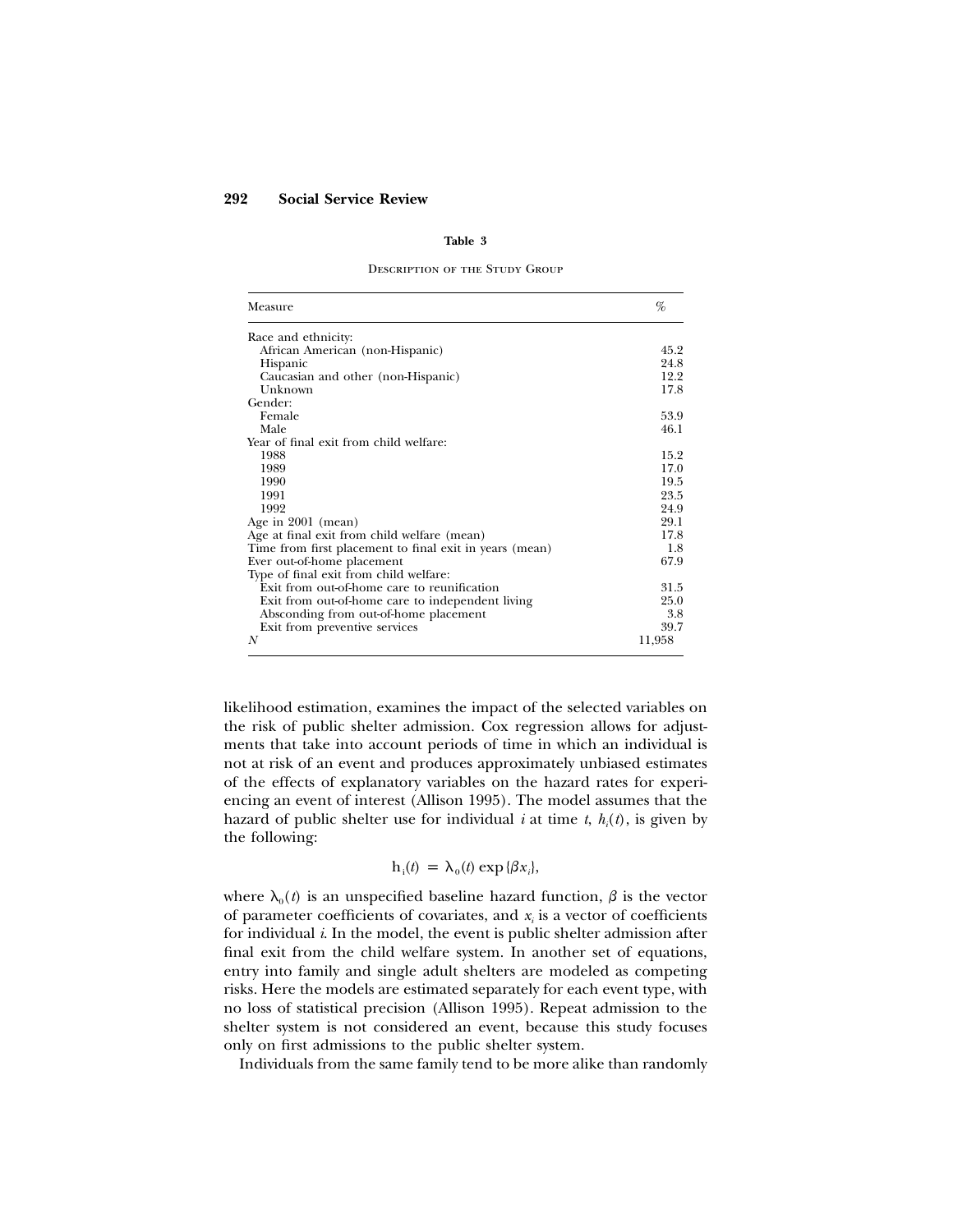#### **Table 4**

Rates of DHS Shelter Use by Selected Characteristics

|                              | Either Shelter<br>System*<br>(%) | <b>Family Shelter</b><br>System<br>$(\%)$ | Single Adult<br>Shelter System<br>$(\%)$ |
|------------------------------|----------------------------------|-------------------------------------------|------------------------------------------|
| History of out-of-home care: |                                  |                                           |                                          |
| Yes                          | 22.4                             | 17.0                                      | 8.9                                      |
|                              |                                  |                                           |                                          |
| N <sub>0</sub>               | 10.8                             | 9.4                                       | 2.5                                      |
| Type of final exit from ACS: |                                  |                                           |                                          |
| Reunification                | 19.4                             | 14.7                                      | 7.6                                      |
| Independent living           | 25.6                             | 18.8                                      | 10.7                                     |
| Absconding from care         | 33.6                             | 22.4                                      | 15.6                                     |
| Preventive services          | 12.4                             | 11.0                                      | 3.0                                      |
| Race and ethnicity:          |                                  |                                           |                                          |
| African American (non-       |                                  |                                           |                                          |
| Hispanic)                    | 24.3                             | 18.8                                      | 8.9                                      |
| Hispanic                     | 14.1                             | 11.0                                      | 5.2                                      |
| Caucasian (non-Hispanic)     | 6.0                              | 4.0                                       | 3.0                                      |
| Gender:                      |                                  |                                           |                                          |
| Female                       | 25.1                             | 23.7                                      | 4.8                                      |
| Male                         | 11.1                             | 3.8                                       | 9.3                                      |
| Total                        | 18.7                             | 14.5                                      | 6.9                                      |

NOTE.  $-DHS = Department of Homeless Services; ACS = the New York City Admin$ istration for Children's Services. All relationships are statistically significant for  $\chi^2$  test  $(p < .001)$ .

\* "Either shelter system" category reflects the unduplicated sum of the other two columns.

chosen individuals. Failure to consider such dependencies among observations can lead to biased standard error estimates and inflated test statistics. Since sibling groups represent 28 percent of these data, this study checks for potential bias resulting from the presence of sibling groups. It applies the WLW method for getting robust variance estimates that allow for correlation in event times among individuals (Wei, Lin, and Weissfeld 1989; Allison 1995).

#### Results

#### *Prevalence and Patterns of Adult Public Shelter Use after Exit from Child Welfare*

Table 4 displays rates of public shelter use during the 10-year period following exit from the ACS system. Overall, 19 percent of the study group experienced a stay in public shelters. Breaking this overall rate down shows that the rate of public shelter use is two times higher for persons who experienced out-of-home placement, as compared with those who received preventive services only (22 vs. 11 percent). The rate of public shelter use also varies substantially across the type of final exit, with the runaway subgroup having the highest rate (34 percent)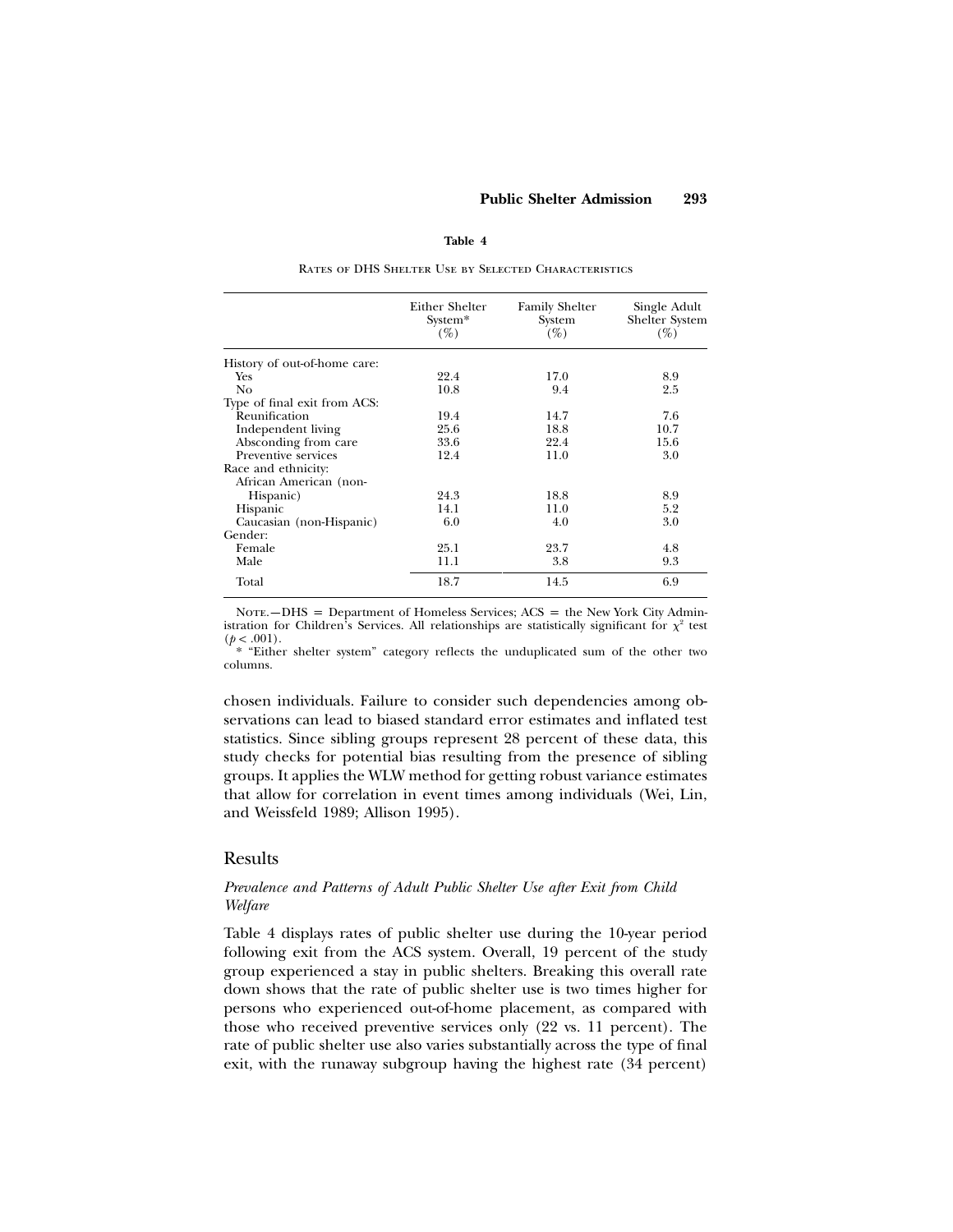

Fig. 1.—Hazard functions of public shelter use by histories of out-of-home placement

and the subgroup exiting from preventive services having the lowest rate (12 percent). Among the demographic categories, Non-Hispanic African Americans are the only racial or ethnic group for which the rate (24 percent) is higher than the overall rate, and substantial differences exist between genders, with females experiencing shelter stays at over twice the rate of males (25 vs. 11 percent). This gender difference also carries over to disparities between the two shelter systems. Persons in the study group experienced a shelter stay in the family system at over twice the rate (15 percent) that they experienced stays in the single adult system (7 percent). Females who stayed in a shelter did so predominantly in family shelters. Males who stayed in shelters in fewer numbers stayed mostly in single adult shelters.

Figures 1 and 2 show hazard functions over time by the presence of out-of-home placement experience and type of ACS exit, respectively. Figure 1 shows that the hazard of public shelter use for those with histories of out-of-home placement is highest during the first 1 1/2 years after exiting ACS services and then declines steadily. By contrast, the hazard of public shelter use for those who only received nonplacement preventive services remains comparatively stable over time.

In figure 2, the risk of entering a public shelter is highest for the runaway group over the entire observation period and is lowest for those leaving care while receiving preventive services. The hazard rates are very similar for those discharged to either independent living or reunification, and both decrease steadily over time. The hazard rates for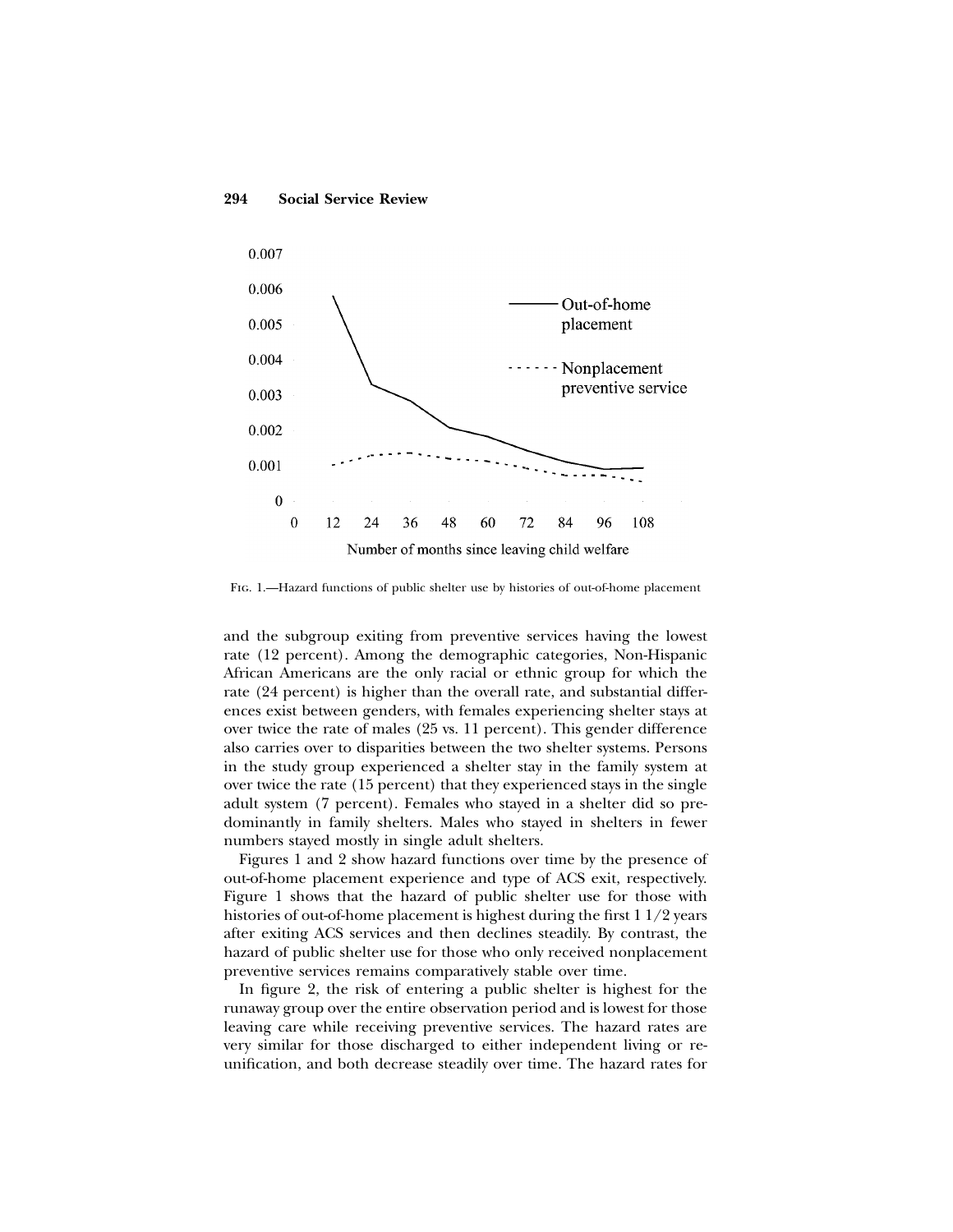

Fig. 2.—Hazard functions of public shelter use by type of final exit from child welfare

all four groups roughly converge once those in the study group were 8 years into the risk period.

#### *Factors Associated with the Risk of Public Shelter Use*

Table 5 contains the results from Cox regression models for public shelter use after leaving child welfare services. Model 1 shows the results of Cox regression for the entire study group. After controlling for significant differences among race or ethnicity, gender, and year of exit, several ACS-related covariates remain statistically significant for increased risk of public shelter use in adulthood. The risk of public shelter use for those with a history of out-of-home placement is 1.7 times the risk for those who did not receive an out-of-home placement. Those who left the child welfare system as runaways are 1.8 times more at risk for staying in public shelters than those leaving child welfare while receiving preventive services. Each year of increase in age of exit is associated with an additional 31 percent increase in the risk for shelter use. Also noteworthy is that, after controlling for the other factors, neither discharge to reunification nor discharge to independent living shows statistically significantly different risks from the reference category.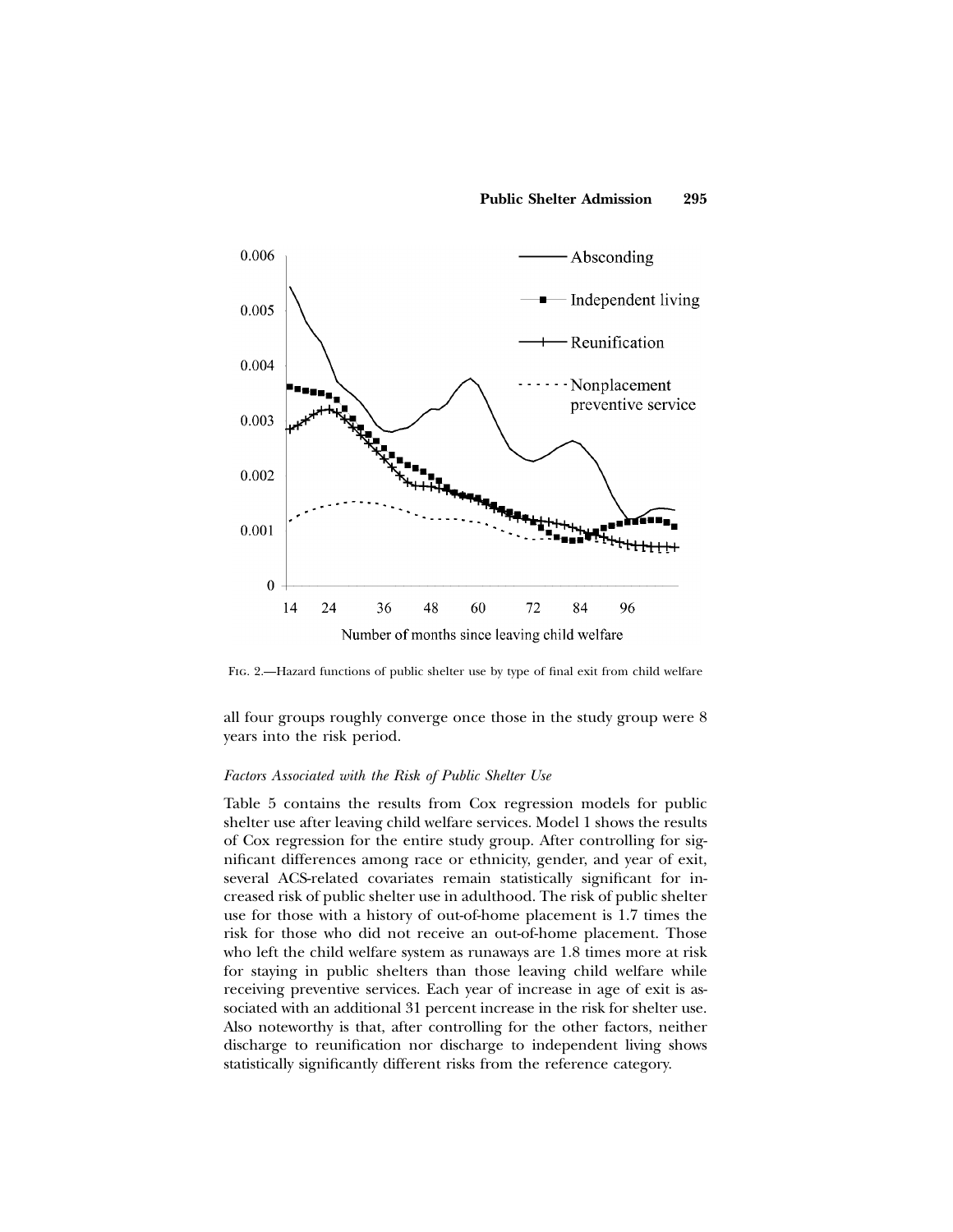#### **Table 5**

Risk Ratios in the Cox Proportional Hazards Models of Public Shelter Use

|                              | MODEL 1<br>(Total) | MODEL 2<br>(Competing Risk Model) |                                |  |
|------------------------------|--------------------|-----------------------------------|--------------------------------|--|
|                              |                    | Family<br>Shelter System          | Single Adult<br>Shelter System |  |
| History of out-of-home care  | $1.67***$          | $1.51***$                         | $2.27***$                      |  |
| Type of final exit from ACS: |                    |                                   |                                |  |
| Reunification                | 1.03               | .95                               | 1.29                           |  |
| Independent living           | 1.05               | 1.07                              | 1.07                           |  |
| Absconding                   | $1.78***$          | $1.42***$                         | 2.90***                        |  |
| Age at final exit from ACS   | $1.31***$          | $1.19***$                         | $1.63***$                      |  |
| Length of stay in ACS        | .98                | $.98*$                            | .96                            |  |
| Childhood shelter use        | 1.25               | 1.13                              | $1.63*$                        |  |
| Race and ethnicity:          |                    |                                   |                                |  |
| African American             | 3.87***            | 4.22***                           | $3.40***$                      |  |
| Hispanic                     | $2.35***$          | $2.47***$                         | $2.22***$                      |  |
| Unknown race or              |                    |                                   |                                |  |
| ethnicity                    | $3.21***$          | $3.58***$                         | $2.62***$                      |  |
| Female                       | $2.45***$          | $7.46***$                         | .49***                         |  |
| Exit in 1988                 | $1.58***$          | $1.25*$                           | $2.73***$                      |  |
| Exit in 1989                 | 1.29***            | 1.09                              | $2.03***$                      |  |
| Exit in 1990                 | 1.12               | 1.05                              | $1.38*$                        |  |
| Exit in 1991                 | .96                | .97                               | .95                            |  |
| Likelihood ratio $\chi^2$    |                    |                                   |                                |  |
| $(df = 15)$                  | 1,290              | 1,436                             | 673                            |  |

NOTE.  $-N = 11,958$ . ACS = the New York City Administration for Children's Services.  $*$   $p < .05$ . \*\*\*  $p < .001$ .

Table 5 also features a second Cox regression model that casts stays in family shelters and stays in single adult shelters as competing risks. Two different profiles emerge, centering around the gender difference in shelter utilization. Compared with males, females are 7.5 times more likely to enter family shelters but only 0.5 times as likely to enter single adult shelters. A history of out-of-home care, absconding from out-ofhome care, and age at ACS exit are all associated with a significantly increased risk for both types of shelter stay, but the magnitudes of risk associated with the covariates are greater for single adult shelter stays. Again, neither discharge to independent living nor reunification produces coefficients that are statistically significantly different from the reference category. Finally, childhood homeless experience increases the risk for shelter use, but only in single adult shelters.

To ensure that the differences in the coefficients are not the result of random variation, our study uses likelihood-ratio  $\chi^2$  statistics to test the null hypothesis that all coefficients are the same across the two events. The  $\chi^2$  of 819 with 15 degrees of freedom generates a highly statistically significant *p*-value, thus ruling out the possibility that all coefficients are equal. The Cox regression models in table 5 are also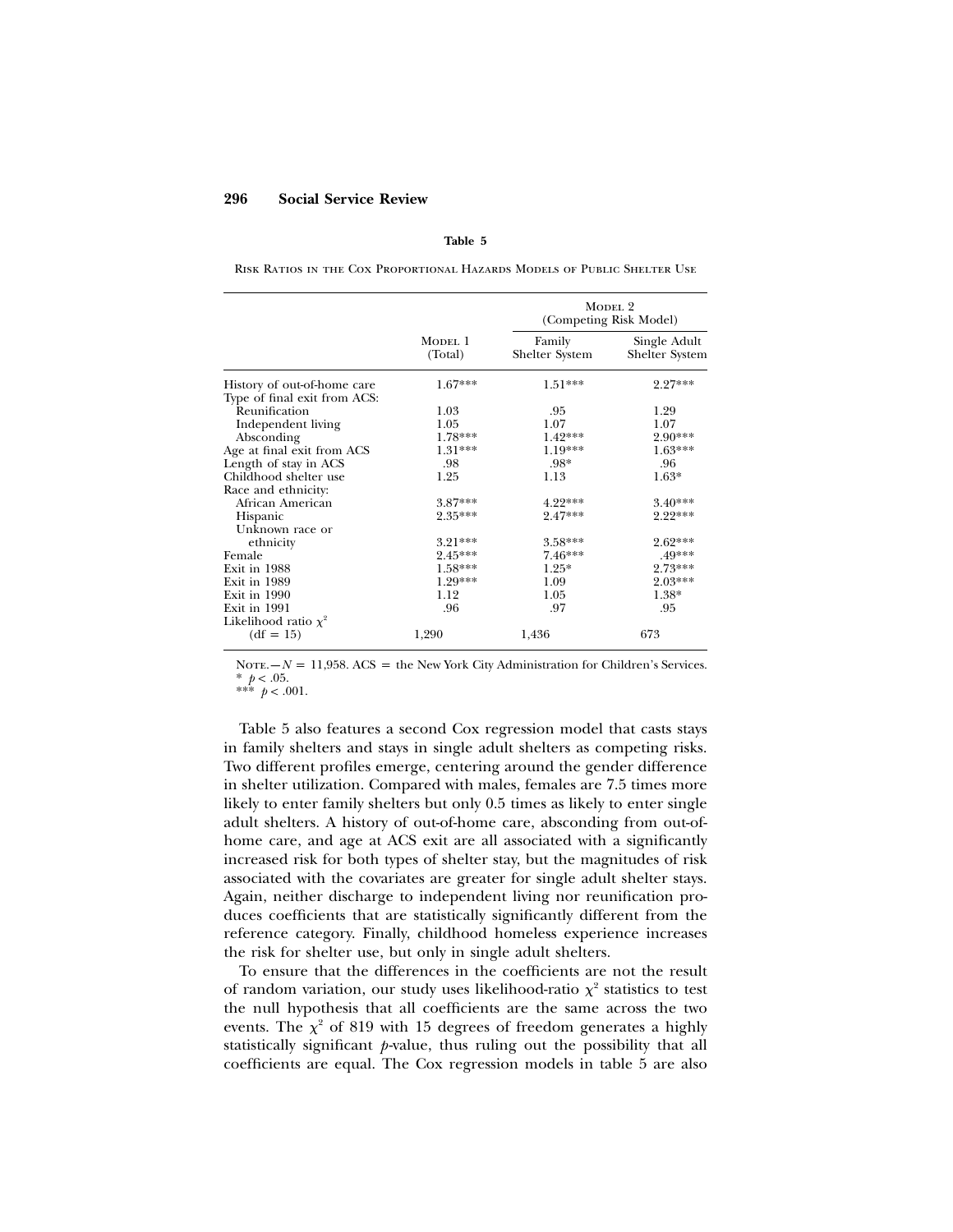fitted for two subgroups, those with a history of out-of-home placement and those receiving only preventive services (results not shown). The results differ little across the two subgroups and are similar to the first model presented in table 5. Using robust variance estimates produces almost identical parameter estimates and statistical significance as does using the partial likelihood method. This suggests that the presence of siblings in the study group does not substantially bias the results.

#### Discussion

This study follows 11,958 young adults who exited the child welfare system in New York City at age 16 or older and examines the prevalence of public shelter use in the 10-year period after their exit. Overall, 19 percent of this group experienced a public shelter stay during this time period. A history of out-of-home care, age at exiting the child welfare system, and gender are among the covariates strongly associated with an increased risk for shelter stay. These prevalence rates and attendant dynamics carry implications for understanding the nature of the relationship between child welfare and shelter use, as well as for policy interventions in this area.

This is the largest study to date of the prevalence of homelessness among those who received child welfare services. The findings of this study further support the conclusion of prior research that homelessness is not an unusual experience among those with child-welfare service experience.

The results show that any childhood experience of out-of-home care contributes to a high risk of shelter use as an adult. Twenty-two percent of those who experienced out-of-home care as children had a shelter stay during the risk period. By comparison, shelter stays are found among 11 percent of those who had nonplacement preventive services. After controlling for the overall presence of out-of-home care, the results indicate that whether the person aged out of out-of-home care directly into adulthood did not significantly contribute to this risk. This would suggest that adult shelter use is not so much due to the failure of outof-home care facilities to prepare for adult living, as to factors linked with the more general out-of-home care experience. Such factors might include lasting effects of the abuse or neglect that necessitated such a placement, the lingering effects of removal from one's home, the decreased family support stemming from such situations, and stressful events like chronic poverty. It must again be emphasized that such conclusions are tentative and serve primarily to offer directions for future research.

Older age at time of exit from the ACS system is associated with a higher risk for shelter use, especially for shelter use in single adult shelters. This is in part attributable to the different risk period among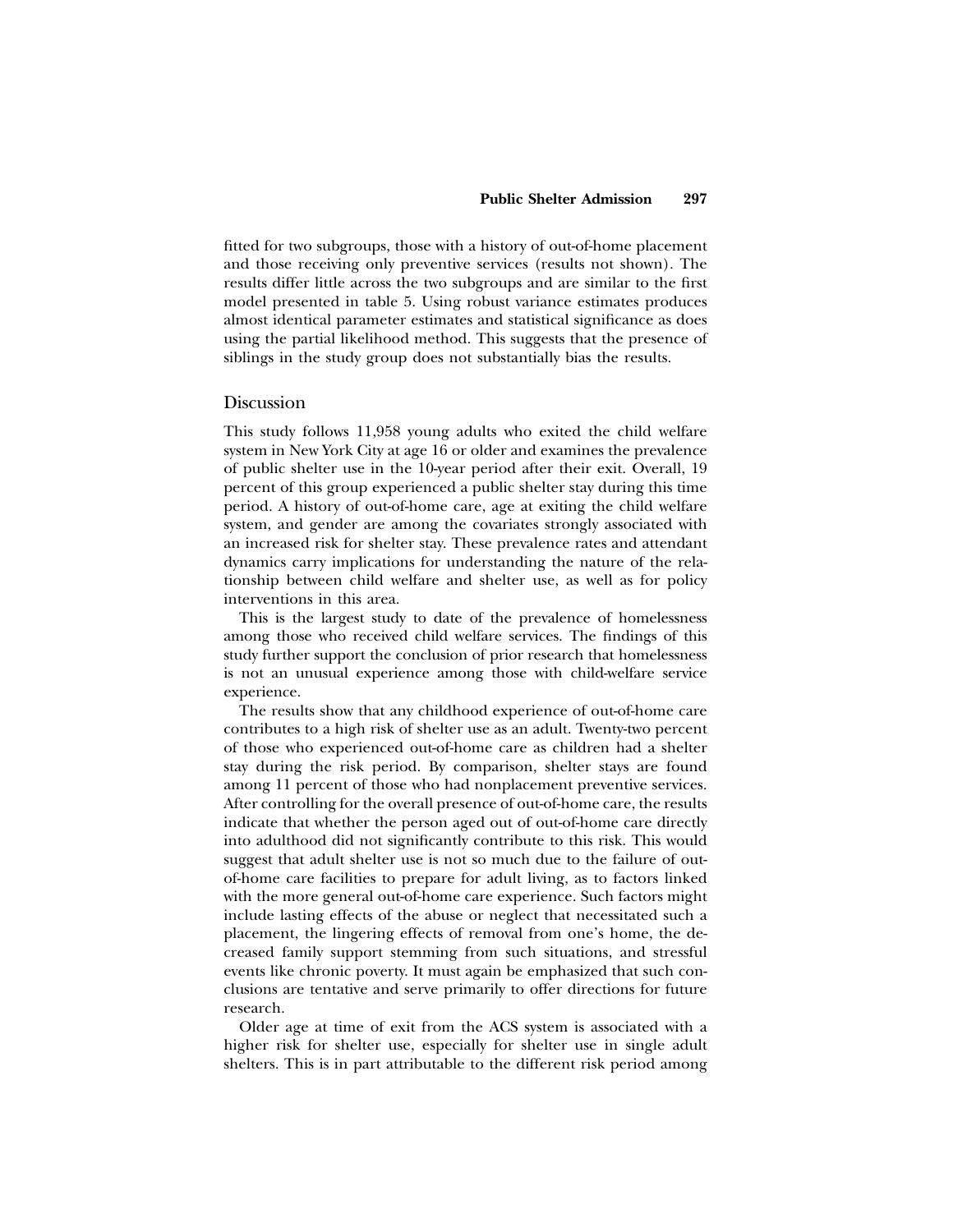individuals in the study group, as single adult shelters accept relatively few people under age 21. If youths under age 21 are not accompanied by children, they are generally referred to the youth shelter system. Youths exiting ACS at age 16 have a shorter risk period for entering the single adult shelter system, compared with those doing so at age 18. This is because all individuals in this study are observed for the same period of 10 years. An alternative explanation consistent with findings by J. Curtis McMillen and Jayne Tucker (1999) identifies these older children leaving child welfare as a group that has psychosocial problems. These problems impede efforts to maintain stable living arrangements in adulthood. More research is needed on this issue.

The finding that minorities in the study group are at higher risk for homelessness is not surprising. Minorities, and especially African Americans, are disproportionately represented among the homeless population (Blasi 1994; Burt et al. 1999; Culhane and Metraux 1999). This generally higher risk for homelessness is usually regarded as indicative of the higher rates of poverty and reduced familial resources associated with long-term poverty among African Americans (Burt et al. 1999; Culhane and Metraux 1999). Also not surprising is the finding that the risk of shelter use is higher for those leaving care by running away than for those experiencing other types of exits from the child welfare system. About one in three persons who left out-of-home care as runaways subsequently spend time in a public shelter. Runaway youth are at high risk for experiencing social adjustment difficulties, including poor academic performance, deviant behaviors, and inadequate health care (Whitbeck and Simons 1990; Fasulo et al. 2002). They also appear to be difficult to engage in services that could prevent adult homelessness.

The prevalence of shelter use enables a conservative assessment of the prevalence of overall homelessness and is more likely to underestimate homelessness among the males in the study group than among the females. This accounts for at least part of the disparity suggested by findings that 25 percent of the young women leaving ACS care experienced a shelter episode in the following 10 years, as compared with 11 percent of their male counterparts. The results also point to substantial differences in how homelessness is experienced among the genders in the study group, as 94 percent of the women who experienced shelter stays did so in family shelters, while only 34 percent of the men did so.

These differences in the types and frequency of shelter use are consistent with characteristics found in the overall homeless population, both nationwide and in New York City. According to prior research (Metraux and Culhane 1999), women are at highest risk for shelter use in their mid-twenties, and most women become homeless as part of a family—most often as single head of a family with preschool-age children. Men, by contrast, comprise the majority of the adults who are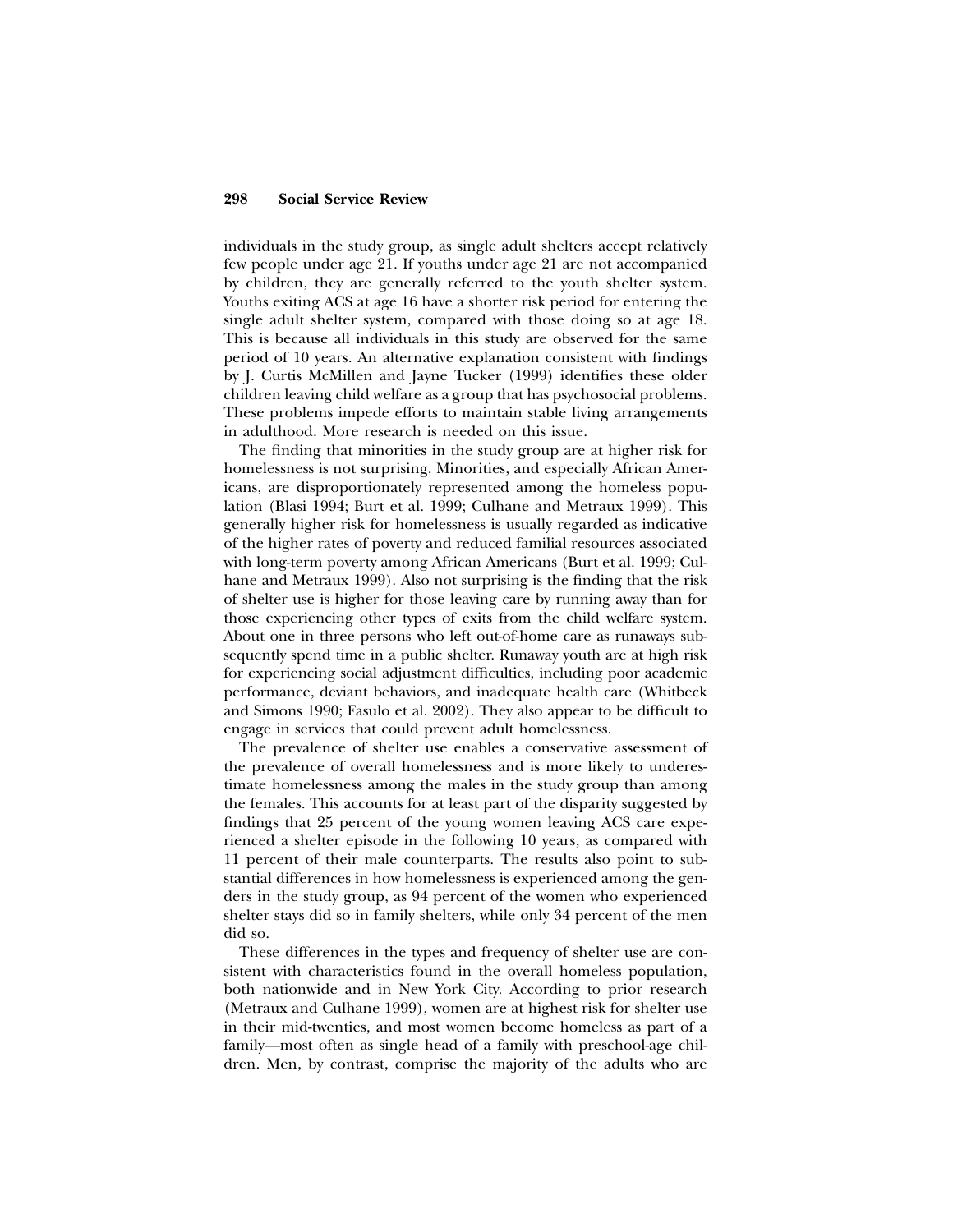homeless without their children, and, at present, they are at highest risk for shelter use in their thirties and forties. When men use shelters, they overwhelmingly use them as individuals, although many acknowledge having fathered children. Men, especially younger men, also are more likely than women to spend homeless episodes in circumstances, such as street locations or vacant buildings, that this study is unable to track (Burt and Cohen 1989; Rossi 1989; North and Smith 1993; Interagency Council on the Homelessness 1994; Culhane and Metraux 1999; Metraux and Culhane 1999).

It is notoriously difficult to assess the degree to which data on shelter use capture overall homelessness. Gauging homelessness in New York City on the basis of DHS shelter data is made even more difficult because of the presence of a network of privately operated shelters, which are not included in the DHS databases. The network comprises an estimated 15–20 percent of New York City's total shelter beds (Culhane et al. 1997; NYCDHS 2003). In order to obtain an accurate assessment of overall homelessness, it is also necessary to take into account another separate category of youth shelters that collectively provide another 429 emergency shelter beds, alongside DHS facilities and private shelters. A New York City Department of Homeless Services study (NYCDHS 2003) attempting to enumerate all homeless persons in Manhattan on a night in February 2003 finds that 56 percent of an estimated 7,222 homeless persons were in DHS shelters. Of the remainder, 25 percent were enumerated in unsheltered locations, and 19 percent stayed in other shelters, drop-in centers, and emergency rooms. Those using non-DHS shelters were younger than the sheltered homeless population and tended to be male.

But such a point-prevalent snapshot survey substantially understates the proportion of homeless persons who do use shelters over the course of a longitudinal study. Most persons will use a shelter for at least some part of the period they are homeless (Rossi 1989; Dennis 1993; Koegel, Burnam, and Morton 1996; Burt et al. 1999). This would be especially so in New York City, which has the most extensive shelter system of any U.S. city and a court-mandated charge to provide shelter to any family or individual adult claiming to be homeless (Culhane, Metraux, and Wachter 1999). Over the 10-year risk period, most people can be presumed to have utilized DHS shelters at some point, though on a given night they may be counted as homeless in nonshelter or private shelter arrangements. Those staying in youth shelters would be less likely to show up in nonshelter or private shelter counts. Finally, if someone in the study group were homeless subsequent to their time under ACS supervision or homeless in a jurisdiction outside of New York City, such an episode would also be missed, although research suggests low rates of intercity migration among the homeless population (Wolch, Rahimian, and Koegel 1993).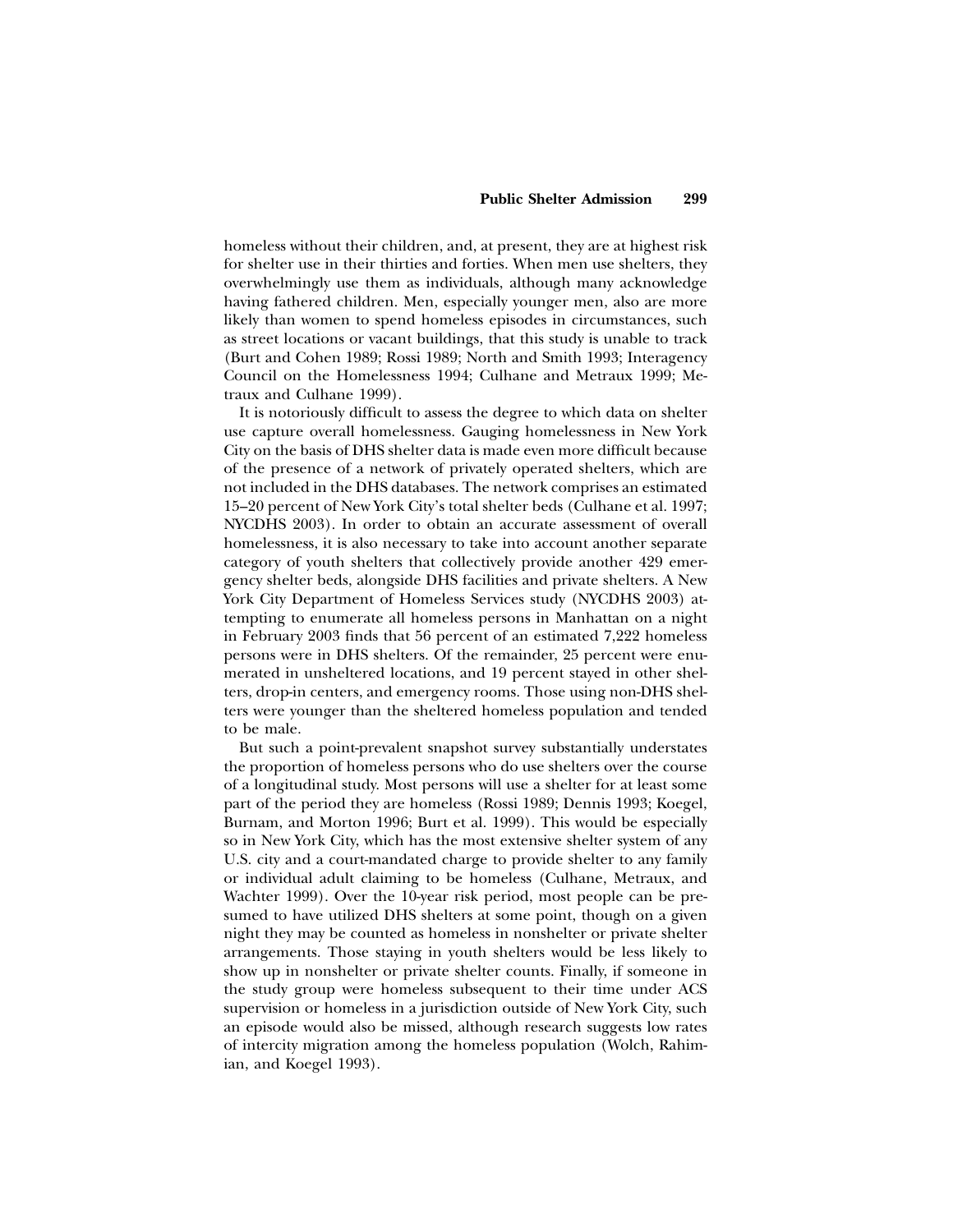The uncertainty surrounding these questions of coverage means that, although women in the study group are substantially more likely to use shelters in the 10-year period following an exit from child welfare services, one cannot rule out the possibility that men in the study group might become homeless at rates comparable with the women but use shelters substantially less. Also conceivable, based on dynamics of the general homeless population, is that men may be more successful in avoiding homelessness until later in adulthood. Thus, it is likely that if the risk period were extended for an additional 10 years, the gender differential in the prevalence of homelessness would diminish.

The presence of substantial proportions of women from the study group in shelters, many with their own children, creates both concern and an opportunity for intervention. Little is yet known about the effect of childhood homelessness on adult outcomes, but when women with child welfare services histories bring children into shelters, the possibility persists that their children are at greater risk of needing services from both ACS and DHS into their adulthood. By contrast, by extending services to adults who received its services as children, and particularly to those parenting their own children, ACS may have identified a means to provide a regimen of housing and supportive services that may obviate the need for DHS services among women whose families are at risk for homelessness.

Limitations of the study, in addition to those already discussed, include the unavailability of data on such areas as education, employment, behavioral disorders, and health problems. These factors can mediate the association between child welfare involvement and homelessness. In addition, further investigation is needed to examine the association between the type of out-of-home care, such as foster home and institutional care, and the likelihood of being homeless. This is important because there is evidence that children in group care are likely to have worse outcomes as young adults than children who were in regular foster homes (Susser et al. 1987; McDonald et al. 1996; Kerman, Wildfire, and Barth 2002). Furthermore, the study group comprises individuals who received child welfare services in New York City. Since child welfare systems vary across states and counties, this geographic limitation should be considered before the findings are generalized to other jurisdictions.

The current findings suggest that many children with a history of child welfare system involvement need continued supports after they leave the system in order to make a transition to stable adult living arrangements. Targeted housing subsidies bundled with education and employment assistance might provide such support. In 2001, ACS started using such an approach in developing over 200 new units of permanent supportive housing for current and former child welfare-involved families who are on track to exit ACS out-of-home care to adulthood. In addition, in cooperation with the New York City Housing Authority, ACS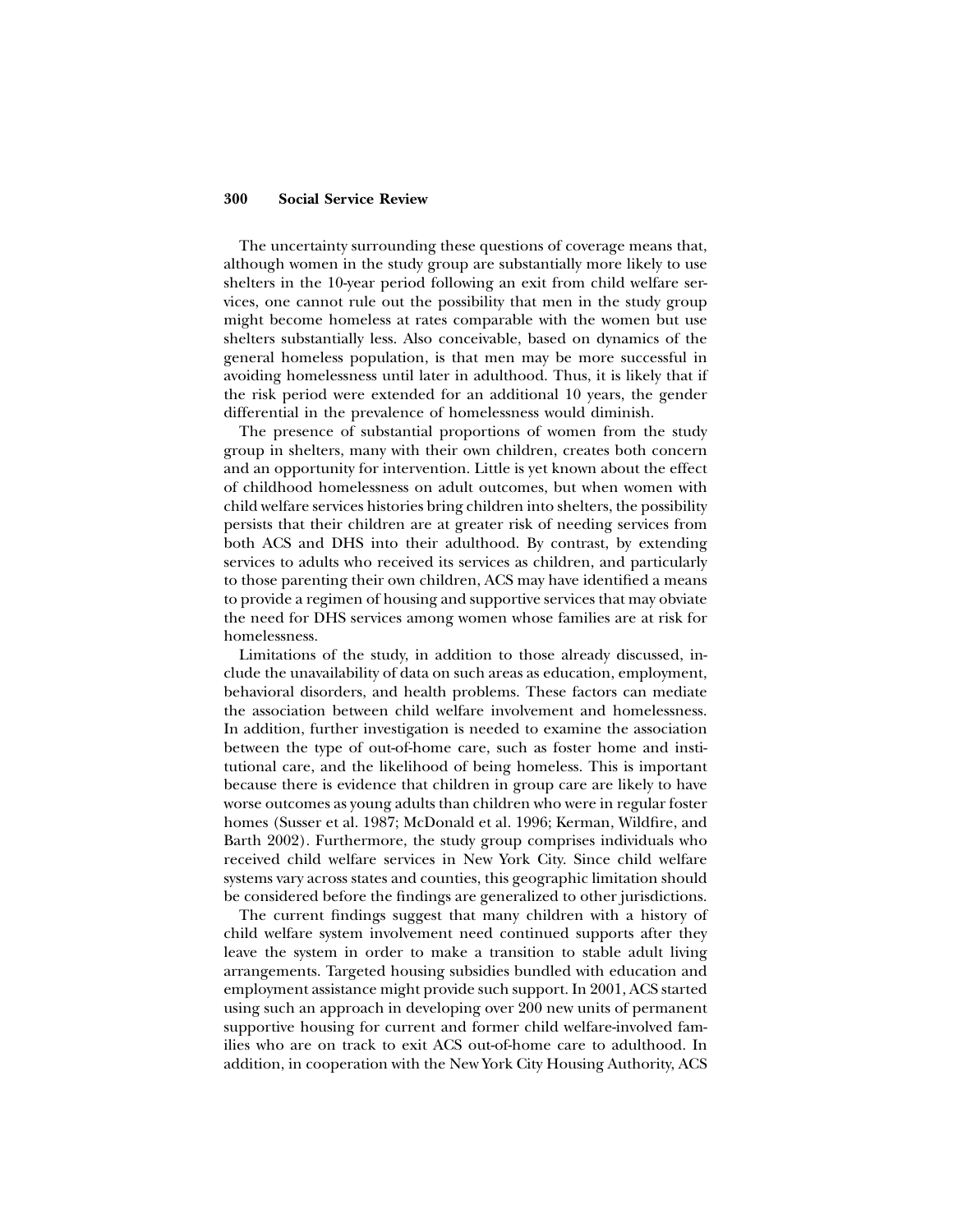created and currently manages programs that greatly facilitate access to Section 8 vouchers for all qualified families in the child welfare system and for children aging out of ACS care. Services to strengthen family functioning may result in better outcomes for children discharged to reunification. Such approaches would be consistent with the findings of this study. Furthermore, the findings promise to be beneficial in designing evaluations of programs and in assessing their impact on homelessness among this target population.

#### References

- Allison, Paul David. 1995. *Survival Analysis Using the SAS System: A Practical Guide*. Cary, N.C.: SAS Institute.
- Barth, Richard P. 1990. "On Their Own: The Experiences of Youth after Foster Care." *Child and Adolescent Social Work* 7 (5): 419–40.
- Barth, Richard P., and Melissa Jonson-Reid. 2000. "Outcomes after Child Welfare Services: Implications for the Design of Performance Measures." *Children and Youth Services Review* 22 (9): 763–87.
- Bassuk, Ellen L., John C. Buckner, Linda F. Weinreb, Angela Browne, Shari S. Bassuk, Ree Dawson, and Jennifer N. Perloff. 1997. "Homelessness in Female-Headed Families: Childhood and Adult Risk and Protective Factors." *American Journal of Public Health* 87 (2): 241–48.
- Benedict, Mary I., Susan Zuravin, and Rebecca Y. Stallings. 1996. "Adult Functioning of Children Who Lived in Kin versus Nonrelative Family Foster Homes." *Child Welfare* 75 (5): 529–49.
- Blasi, Gary. 1994. "And We Are Not Seen: Ideological and Political Barriers to Understanding Homelessness." *American Behavioral Scientist* 37 (4): 563–86.
- Buehler, Cheryl, John G. Orme, James Post, and David A. Patterson. 2000. "The Long-Term Correlates of Family Foster Care." *Children and Youth Services Review* 22 (8): 595–625.
- Burt, Martha R., Laudan Y. Aron, Toby Douglas, Jesse Valente, Edgar Lee, and Britta Iwen. 1999. *Homelessness: Programs and the People They Serve; Findings of the National Survey of Homeless Assistance Providers and Clients: Summary*. Washington, D.C.: Urban Institute Press.
- Burt, Martha R., and Barbara E. Cohen. 1989. "Differences among Homeless Single Women, Women with Children, and Single Men." *Social Problems* 36 (5): 508–24.
- Collins, Mary Elizabeth. 2001. "Transition to Adulthood for Vulnerable Youths: A Review of Research and Implications for Policy." *Social Service Review* 75 (2): 271–91.
- Cook, Ronna J. 1994. "Are We Helping Foster Care Youth Prepare for Their Future?" *Children and Youth Services Review* 16 (3–4): 213–29.
- Courtney, Mark E. 2000. "Research Needed to Improve the Prospects for Children in Outof-Home Placement." *Children and Youth Services Review* 22 (9): 743–61.
- Courtney, Mark E., and Richard P. Barth. 1996. "Pathways of Older Adolescents out of Foster Care: Implications for Independent Living Services." *Social Work* 41 (1): 75–83.
- Courtney, Mark E., Irving Piliavin, Andrew Grogan-Kaylor, and Ande Nesmith. 2001. "Foster Youth Transitions to Adulthood: A Longitudinal View of Youth Leaving Care." *Child Welfare* 80 (6): 685–717.
- Culhane, Dennis P., Edmund F. Dejowski, Julie Ibanez, Elizabeth Needham, and Irene Macchia. 1997. "Public Shelter Admission Rates in Philadelphia and New York City: The Implications of Turnover for Sheltered Population Counts." Pp. 101–34 in *Understanding Homelessness: New Policy and Research Perspectives,* edited by Dennis P. Culhane and Steven P. Hornburg. Washington, D.C.: Fannie Mae Foundation.
- Culhane, Dennis P., and Stephen Metraux. 1999. "One-Year Rates of Public Shelter Utilization by Race/Ethnicity, Age, Sex and Poverty Status in New York City (1990 and 1995) and Philadelphia (1995)." *Population Research and Policy Review* 18 (3): 219–36.
- Culhane, Dennis P., Stephen Metraux, and Susan M. Wachter. 1999. "Homelessness and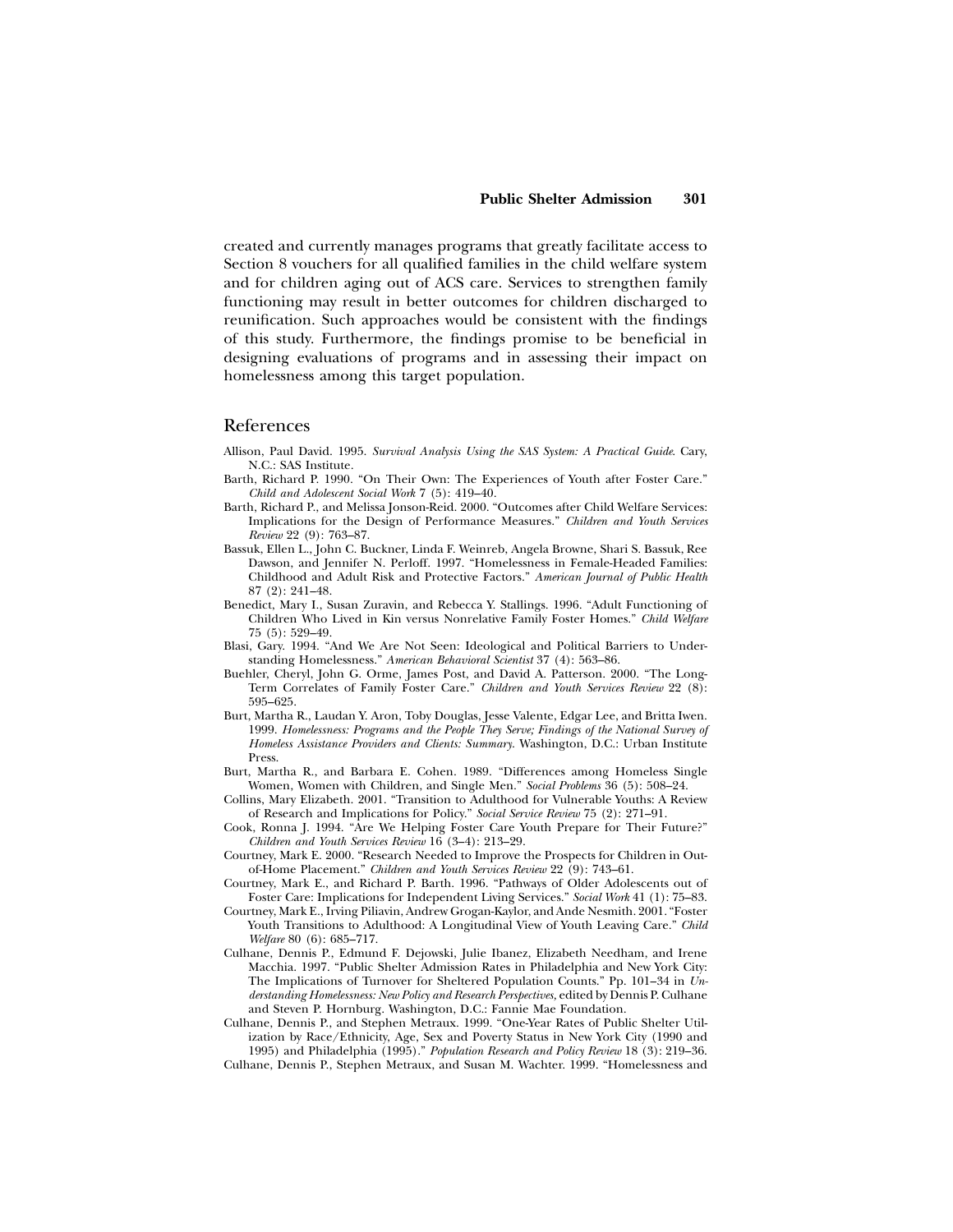Public Shelter Provision in New York City." Pp. 203–32 in *Housing and Community Development in New York City: Facing the Future,* edited by Michael Schill. Albany, N.Y.: SUNY Press.

- Dennis, Michael L. 1993. "Coverage of a Service-Based Methodology: Findings from the DC\*MADS Homelessness Study." Paper presented at "Towards Census 2000: Research Issues for Improving Coverage of the Homeless Population," Arlington, Va., September.
- Fasulo, Samuel J., Theodore P. Cross, Peggy Mosley, and Joseph Leavey. 2002. "Adolescent Runaway Behavior in Specialized Foster Care." *Children and Youth Services Review* 24  $(8): 623 - 40.$
- Herman, Daniel B., Ezra S. Susser, and Elmer L. Struening. 1994. "Childhood Out-of-Home Care and Current Depressive Symptoms among Homeless Adults." *American Journal of Public Health* 84 (11): 1849–51.
- Interagency Council on Homelessness. 1994. *Priority Home: The Federal Plan to Break the Cycle of Homelessness*. Washington, D.C.: U.S. Department of Housing and Urban Development.
- Kerman, Benjamin, Judith Wildfire, and Richard P. Barth. 2002. "Outcomes for Young Adults Who Experienced Foster Care." *Children and Youth Services Review* 24 (5): 319–44.
- Koegel, Paul, M. Audrey Burnam, and Sally C. Morton. 1996. "Enumerating Homeless People: Alternative Strategies and Their Consequences." *Evaluation Review* 20 (4): 378–403.
- Koegel, Paul, Elan Melamid, and M. Audrey Burnam. 1995. "Childhood Risk Factors for Homelessness among Homeless Adults." *American Journal of Public Health* 85 (12): 1642–49.
- Lindsey, Elizabeth W., and Fasih U. Ahmed. 1999. "The North Carolina Independent Living Program: A Comparison of Outcomes for Participants and Nonparticipants." *Children and Youth Services Review* 21 (5): 389–412.
- Mallon, Gerald P. 1998. "After Care, Then Where? Outcomes of an Independent Living Program." *Child Welfare* 77 (1): 61–79.
- Mangine, Steven J., David Royse, Vernon R. Wiehe, and Michael T. Nietzel. 1990. "Homelessness among Adults Raised as Foster Children: A Survey of Drop-In Center Users." *Psychological Reports* 67 (3): 739–45.
- McDonald, Thomas P., Reva I. Allen, Alex Westerfelt, and Irving Piliavin. 1996. *Assessing the Long-Term Effects of Foster Care: A Research Synthesis*. Washington, D.C.: CWLA Press.
- McMillen, J. Curtis, and Jayne Tucker. 1999. "The Status of Older Adolescents at Exit from Out-of-Home Care." *Child Welfare* 78 (3): 339–60.
- Mech, Edmund V. 1994. "Foster Youths in Transition: Research Perspectives on Preparation for Independent Living." *Child Welfare* 73 (5): 603–24.
- Metraux, Stephen, and Dennis P. Culhane. 1999. "Family Dynamics, Housing, and Recurring Homelessness among Women in New York City Homeless Shelters." *Journal of Family Issues* 20 (3): 371–96.
- North, Carol S., and Elizabeth M. Smith. 1993. "A Comparison of Homeless Men and Women: Different Populations, Different Needs." *Community Mental Health Journal* 29 (5): 423–31.
- New York City Department of Homeless Services (NYCDHS). 2003. "Homeless Outreach Population Survey Results." NYCDHS, New York. Available online at http://www.nyc. gov/html/dhs/pdf/hopsresults.pdf.
- Piliavin, Irving, Michael Sosin, Alex Westerfelt, and Ross L. Matsueda. 1993. "The Duration of Homeless Careers: An Exploratory Study." *Social Service Review* 67 (4): 576–98.
- Poertner, John, Thomas P. McDonald, and Cyndie Murray. 2000. "Child Welfare Outcomes Revisited." *Children and Youth Services Review* 22 (9): 789–810.
- Roman, Nan P., and Phyllis B. Wolfe. 1997. "The Relationship between Foster Care and Homelessness." *Public Welfare* 55 (1): 4–9.
- Rossi, Peter Henry. 1989. *Down and Out in America: The Origins of Homelessness*. Chicago: University of Chicago Press.
- Stoner, Madeleine R. 1999. "Life after Foster Care: Services and Policies for Former Foster Youth." *Journal of Sociology and Social Welfare* 26 (4): 159–76.
- Susser, Ezra S., Elmer L. Struening, and Sarah Conover. 1987. "Childhood Experiences of Homeless Men." *American Journal of Psychiatry* 144 (12): 1599–1601.
- U.S. General Accounting Office. 1999. "Foster Care: Effectiveness of Independent Living